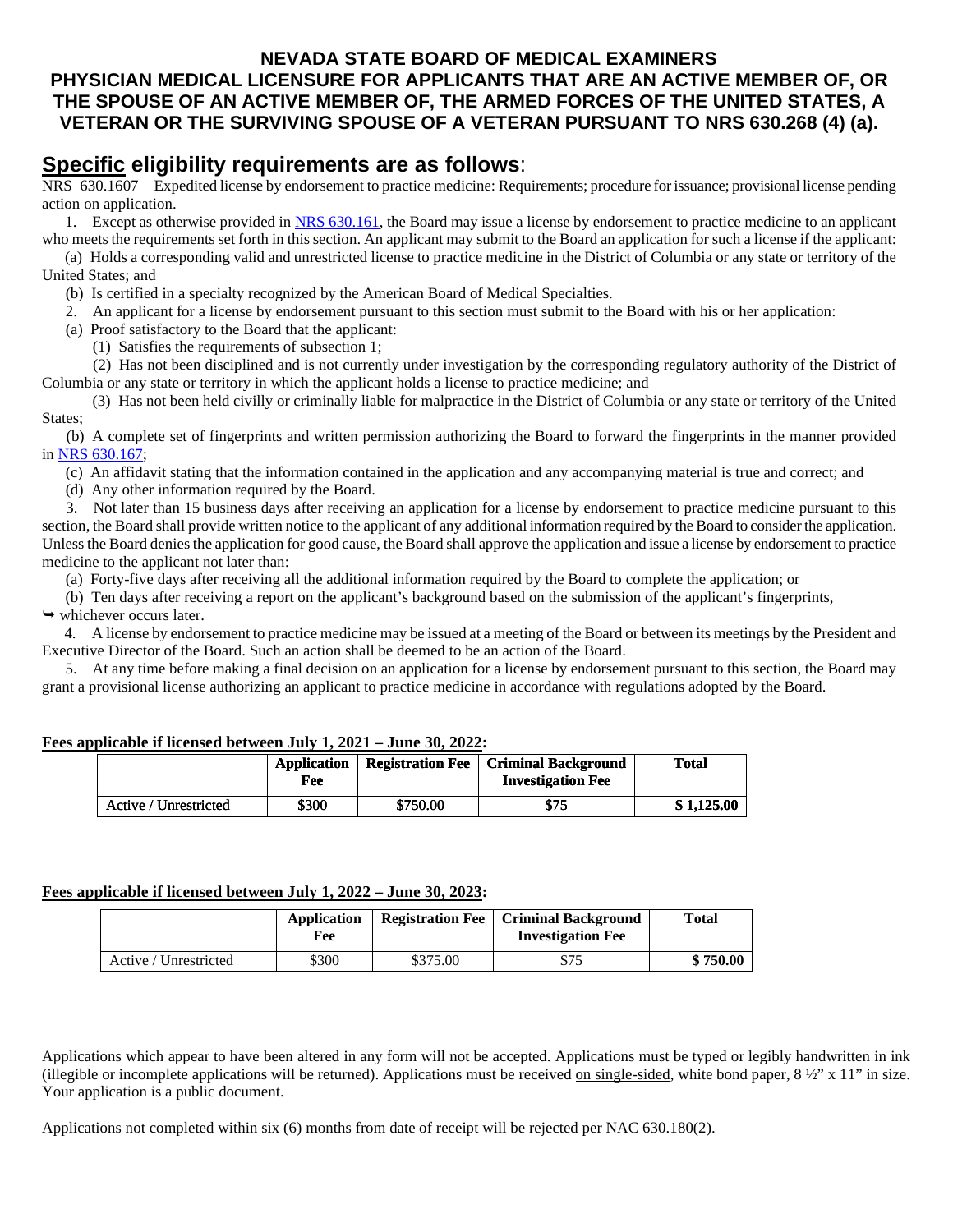**The Application fee and Criminal Background Investigation fee will not be refunded.** You may pay by cashier's check or money order, payable to "NEVADA STATE BOARD OF MEDICAL EXAMINERS," or by credit card. If paying by credit card, please complete the Credit Card Authorization form on the last page of this application. A two-point five percent (2.5%) service fee will be assessed for payment by credit card.

Per Nevada Revised Statute 630.161, "The Board shall not issue a license to practice medicine to an applicant who has been licensed to practice any type of medicine in another jurisdiction and whose license was revoked for gross medical negligence by that jurisdiction."

The Board's staff conducts an investigation into your background during the application process. If staff becomes aware of circumstances\*\* warranting a personal appearance at a Board meeting prior to acceptance of your application for licensure, your application must be completed 45 days prior to any regularly scheduled Board meeting in order for your appearance to be scheduled for that meeting for consideration of acceptance of your application. Under Nevada law, a public body cannot hold a meeting to consider the character, alleged misconduct, professional competence, or physical or mental health of any person unless it has given written notice to that person of the time and place of the meeting. The written notice must be sent by certified mail to the last known address of that person at least 21 working days before the meeting. A public body must receive proof of service of the notice before such a meeting may be held.

- You **may** be required to personally appear before the Board for acceptance of your application for licensure if you are applying for a license by Endorsement.
- You **may** be required to personally appear before the Board for acceptance of your application for licensure if you have in any way ever been involved in any malpractice awards, judgments, or settlements in any amount.
- You **may** be required to personally appear before the Board for acceptance of your application for licensure if you have answered in the affirmative ("Yes") to questions 8, 9, 10, 11, 12, 12a 13, 19, 27, 28, 29, 30, 31, 32 and/or 33.

If, at the time you meet with the Board, the Board votes to deny or not accept your application for licensure, this denial or non-acceptance of your application may become a reportable action to the National Practitioner Data Bank, Federation of State Medical Boards of the United States, Inc. and American Medical Association, among other entities.

#### *THE FOLLOWING CONSTITUTE GROUNDS FOR DENIAL OF LICENSURE, AS SET OUT IN NRS 630.301 THROUGH NRS 630.3065:*

**NRS 630.301 Criminal offenses; disciplinary action taken by other jurisdiction; surrender of previous license while under investigation; malpractice; engaging in sexual activity with patient; disruptive behavior; violating or exploiting trust of patient for financial or personal gain; failure to offer appropriate care with intent to positively influence financial well-being; engaging in disreputable conduct; engaging in sexual contact with surrogate of patient or relatives of patient.** The following acts, among others, constitute grounds for initiating disciplinary action or denying licensure:

1. Conviction of a felony relating to the practice of medicine or the ability to practice medicine. A plea of nolo contendere is a conviction for the purposes of this subsection.

2. Conviction of violating any of the provisions of [NRS 616D.200,](http://leg.state.nv.us/NRS/NRS-616D.html#NRS616DSec200) [616D.220,](http://leg.state.nv.us/NRS/NRS-616D.html#NRS616DSec220) [616D.240,](http://leg.state.nv.us/NRS/NRS-616D.html#NRS616DSec240) [616D.300,](http://leg.state.nv.us/NRS/NRS-616D.html#NRS616DSec300) [616D.310,](http://leg.state.nv.us/NRS/NRS-616D.html#NRS616DSec310) o[r 616D.350](http://leg.state.nv.us/NRS/NRS-616D.html#NRS616DSec350) t[o 616D.440,](http://leg.state.nv.us/NRS/NRS-616D.html#NRS616DSec440) inclusive.

3. Any disciplinary action, including, without limitation, the revocation, suspension, modification or limitation of a license to practice any type of medicine, taken by another state, the Federal Government, a foreign country or any other jurisdiction or the surrender of the license or discontinuing the practice of medicine while under investigation by any licensing authority, a medical facility, a branch of the Armed Services of the United States, an insurance company, an agency of the Federal Government or an employer.

- 4. Malpractice, which may be evidenced by claims settled against a practitioner, but only if the malpractice is established by a preponderance of the evidence.
- 5. The engaging by a practitioner in any sexual activity with a patient who is currently being treated by the practitioner.

6. Disruptive behavior with physicians, hospital personnel, patients, members of the families of patients or any other persons if the behavior interferes with patient care or has an adverse impact on the quality of care rendered to a patient.

7. The engaging in conduct that violates the trust of a patient and exploits the relationship between the physician and the patient for financial or other personal gain. 8. The failure to offer appropriate procedures or studies, to protest inappropriate denials by organizations for managed care, to provide necessary services or to refer

a patient to an appropriate provider, when the failure occurs with the intent of positively influencing the financial well-being of the practitioner or an insurer.

9. The engaging in conduct that brings the medical profession into disrepute, including, without limitation, conduct that violates any provision of a code of ethics adopted by the Board by regulation based on a national code of ethics.

10. The engaging in sexual contact with the surrogate of a patient or other key persons related to a patient, including, without limitation, a spouse, parent or legal guardian, which exploits the relationship between the physician and the patient in a sexual manner.

- 11. Conviction of:
- (a) Murder, voluntary manslaughter or mayhem;
- (b) Any felony involving the use of a firearm or other deadly weapon;
- (c) Assault with intent to kill or to commit sexual assault or mayhem;
- (d) Sexual assault, statutory sexual seduction, incest, lewdness, indecent exposure or any other sexually related crime;
- (e) Abuse or neglect of a child or contributory delinquency;

(f) A violation of any federal or state law regulating the possession, distribution or use of any controlled substance or any dangerous drug as defined i[n chapter 454](http://leg.state.nv.us/NRS/NRS-454.html#NRS454) of NRS; or

(g) Any offense involving moral turpitude.

(Added to NRS by 1977, 824; A 1981, 590; 1983, 305; 1985, 2236; 1987, 197; 1991, 1070; 1993, 782; 1997, 684; 2001, 766; 2003, 2707, 3433; 2003, 20th Special Session, 264, 265; 2005, 2522; 2007, 3045; 2011, 847)

**NRS 630.304 Misrepresentation in obtaining or renewing license; false advertising; practicing under another name; signing blank prescription forms; influencing patient to engage in sexual activity; discouraging second opinion; terminating care without adequate notice.** The following acts, among others, constitute grounds for initiating disciplinary action or denying licensure:

1. Obtaining, maintaining or renewing or attempting to obtain, maintain or renew a license to practice medicine by bribery, fraud or misrepresentation or by any false, misleading, inaccurate or incomplete statement.

2. Advertising the practice of medicine in a false, deceptive or misleading manner.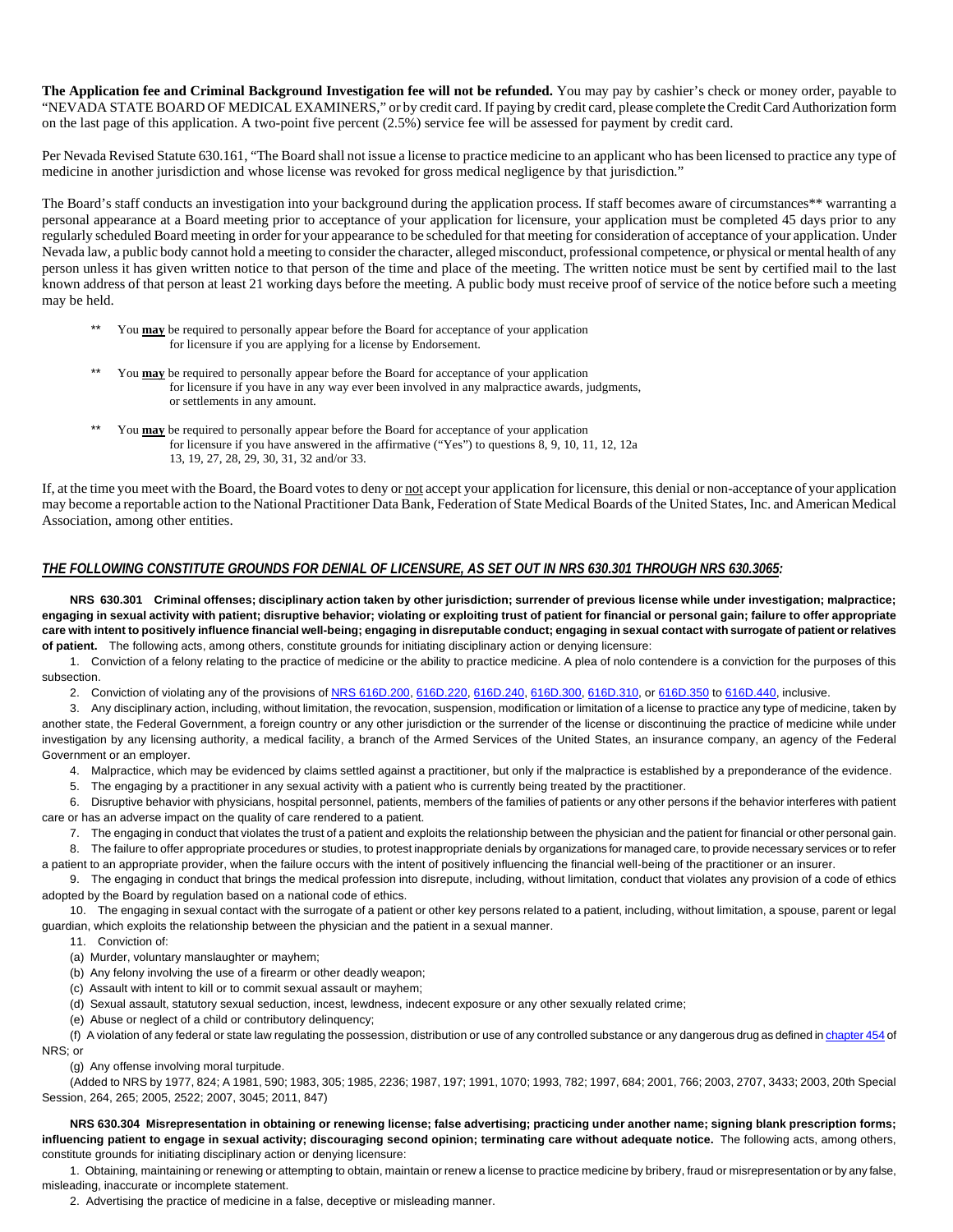3. Practicing or attempting to practice medicine under another name.

4. Signing a blank prescription form.

5. Influencing a patient in order to engage in sexual activity with the patient or with others.

6. Attempting directly or indirectly, by way of intimidation, coercion or deception, to obtain or retain a patient or to discourage the use of a second opinion.

7. Terminating the medical care of a patient without adequate notice or without making other arrangements for the continued care of the patient.

(Added to NRS by 1983, 301; A 1985, 2236; 1987, 198)

**NRS 630.305 Accepting compensation to influence evaluation or treatment; inappropriate division of fees; inappropriate referral to health facility, laboratory or commercial establishment; charging for services not rendered; aiding practice by unlicensed person; delegating responsibility to unqualified person; failing to disclose conflict of interest; failing to initiate performance of community service; exception.**

1. The following acts, among others, constitute grounds for initiating disciplinary action or denying licensure:

(a) Directly or indirectly receiving from any person, corporation or other business organization any fee, commission, rebate or other form of compensation which is intended or tends to influence the physician's objective evaluation or treatment of a patient.

(b) Dividing a fee between licensees except where the patient is informed of the division of fees and the division of fees is made in proportion to the services personally performed and the responsibility assumed by each licensee.

(c) Referring, in violation o[f NRS 439B.425,](http://www.leg.state.nv.us/NRS/NRS-439B.html#NRS439BSec425) a patient to a health facility, medical laboratory or commercial establishment in which the licensee has a financial interest.

(d) Charging for visits to the physician's office which did not occur or for services which were not rendered or documented in the records of the patient.

(e) Aiding, assisting, employing or advising, directly or indirectly, any unlicensed person to engage in the practice of medicine contrary to the provisions of this chapter or the regulations of the Board.

(f) Delegating responsibility for the care of a patient to a person if the licensee knows, or has reason to know, that the person is not qualified to undertake that responsibility.

(g) Failing to disclose to a patient any financial or other conflict of interest.

(h) Failing to initiate the performance of community service within 1 year after the date the community service is required to begin, if the community service was imposed as a requirement of the licensee's receiving loans or scholarships from the Federal Government or a state or local government for the licensee's medical education.

2. Nothing in this section prohibits a physician from forming an association or other business relationship with an optometrist pursuant to the provisions of [NRS](http://www.leg.state.nv.us/NRS/NRS-636.html#NRS636Sec373)  [636.373.](http://www.leg.state.nv.us/NRS/NRS-636.html#NRS636Sec373)

**NRS 630.306 Inability to practice medicine; deceptive conduct; violation of regulation governing practice of medicine or adopted by State Board of Pharmacy; unlawful distribution of controlled substance; injection of silicone; practice beyond scope of license; practicing experimental medicine without consent of patient or patient's family; lack of skill or diligence; habitual intoxication or dependency on controlled substances; filing of false report; failure to report certain changes of information or disciplinary or criminal action in another jurisdiction; failure to be found competent after examination; certain operation of a medical facility; prohibited administration of anesthesia or sedation; engaging in unsafe or unprofessional conduct; knowingly procuring or administering certain controlled substances or dangerous drugs; failure to supervise medical assistant adequately.** The following acts, among others, constitute grounds for initiating disciplinary action or denying licensure:

1. Inability to practice medicine with reasonable skill and safety because of illness, a mental or physical condition or the use of alcohol, drugs, narcotics or any other substance.

2. Engaging in any conduct:

(a) Which is intended to deceive;

(b) Which the Board has determined is a violation of the standards of practice established by regulation of the Board; or

(c) Which is in violation of a regulation adopted by the State Board of Pharmacy.

3. Administering, dispensing or prescribing any controlled substance, or any dangerous drug as defined i[n chapter 454](http://leg.state.nv.us/NRS/NRS-454.html#NRS454) of NRS, to or for himself or herself or to others except as authorized by law.

4. Performing, assisting or advising the injection of any substance containing liquid silicone into the human body, except for the use of silicone oil to repair a retinal detachment.

5. Practicing or offering to practice beyond the scope permitted by law or performing services which the licensee knows or has reason to know that he or she is not competent to perform or which are beyond the scope of his or her training.

6. Performing, without first obtaining the informed consent of the patient or the patient's family, any procedure or prescribing any therapy which by the current standards of the practice of medicine is experimental.

7. Continual failure to exercise the skill or diligence or use the methods ordinarily exercised under the same circumstances by physicians in good standing practicing in the same specialty or field.

8. Habitual intoxication from alcohol or dependency on controlled substances.

9. Making or filing a report which the licensee or applicant knows to be false or failing to file a record or report as required by law or regulation.

10. Failing to comply with the requirements o[f NRS 630.254.](http://leg.state.nv.us/NRS/NRS-630.html#NRS630Sec254)

11. Failure by a licensee or applicant to report in writing, within 30 days, any disciplinary action taken against the licensee or applicant by another state, the Federal Government or a foreign country, including, without limitation, the revocation, suspension or surrender of a license to practice medicine in another jurisdiction.

12. Failure by a licensee or applicant to report in writing, within 30 days, any criminal action taken or conviction obtained against the licensee or applicant, other than a minor traffic violation, in this State or any other state or by the Federal Government, a branch of the Armed Forces of the United States or any local or federal jurisdiction of a foreign country.

13. Failure to be found competent to practice medicine as a result of an examination to determine medical competency pursuant to [NRS 630.318.](http://leg.state.nv.us/NRS/NRS-630.html#NRS630Sec318)

14. Operation of a medical facility at any time during which:

(a) The license of the facility is suspended or revoked; or

(b) An act or omission occurs which results in the suspension or revocation of the license pursuant to [NRS 449.160.](http://leg.state.nv.us/NRS/NRS-449.html#NRS449Sec160)

 $\rightarrow$  This subsection applies to an owner or other principal responsible for the operation of the facility.

15. Failure to comply with the requirements o[f NRS 630.373.](http://leg.state.nv.us/NRS/NRS-630.html#NRS630Sec373)

16. Engaging in any act that is unsafe or unprofessional conduct in accordance with regulations adopted by the Board.

17. Knowingly procuring or administering a controlled substance or a dangerous drug as defined i[n chapter 454](http://leg.state.nv.us/NRS/NRS-454.html#NRS454) of NRS that is not approved by the United States Food and Drug Administration, unless the unapproved controlled substance or dangerous drug:

(a) Was procured through a retail pharmacy licensed pursuant to [chapter 639](http://leg.state.nv.us/NRS/NRS-639.html#NRS639) of NRS;

(b) Was procured through a Canadian pharmacy which is licensed pursuant t[o chapter 639](http://leg.state.nv.us/NRS/NRS-639.html#NRS639) of NRS and which has been recommended by the State Board of Pharmacy pursuant to subsection 4 of [NRS 639.2328;](http://leg.state.nv.us/NRS/NRS-639.html#NRS639Sec2328) or

(c) Is marijuana being used for medical purposes in accordance with [chapter 453A](http://leg.state.nv.us/NRS/NRS-453A.html#NRS453A) of NRS.

18. Failure to supervise adequately a medical assistant pursuant to the regulations of the Board.

(Added to NRS by 1983, 302; A 1985, 2238; 1987, 199, 800, 1554, 1575; 2007, 3046; 2009, 533, 879, 2961, 2962; 2011, 257, 2612)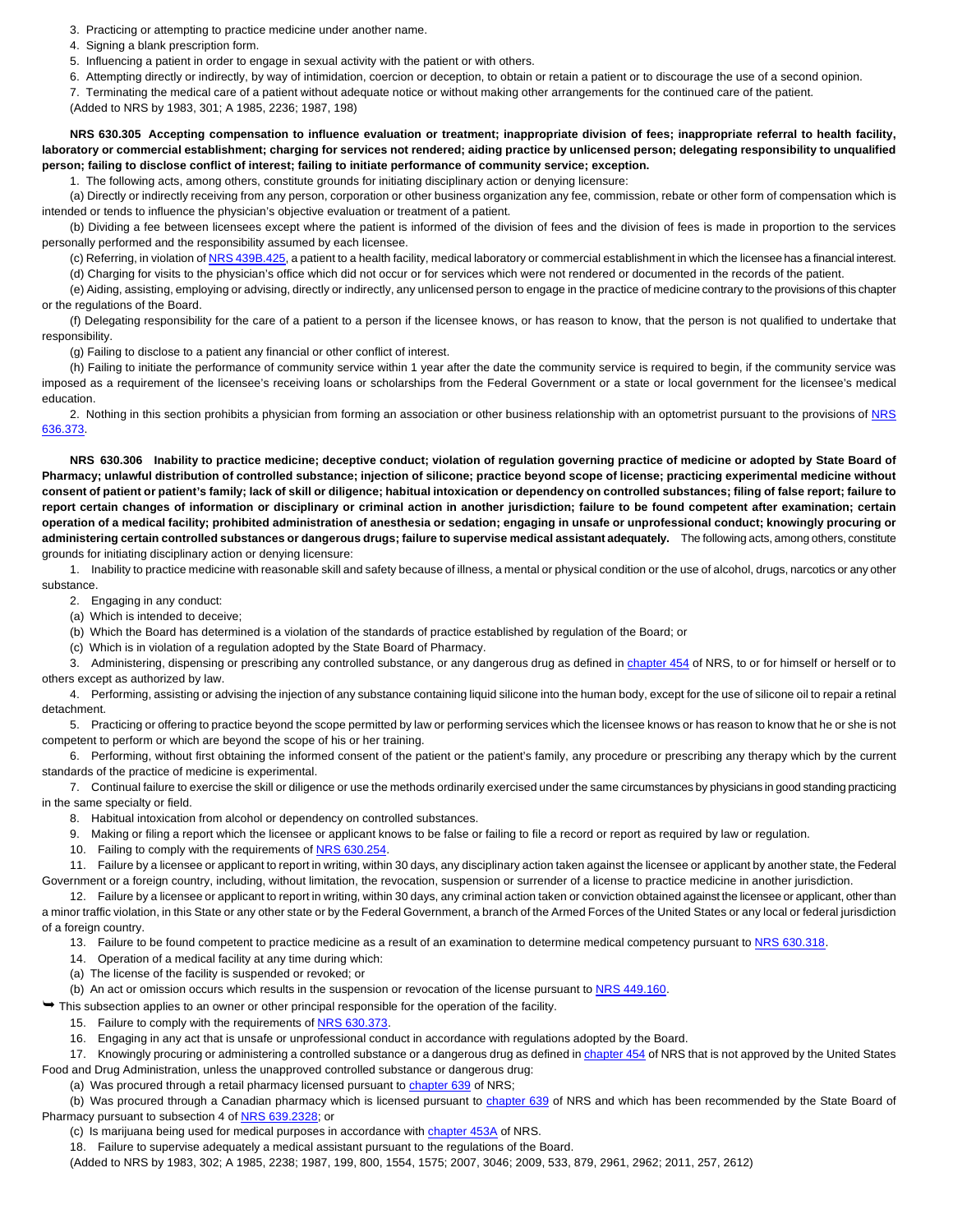#### **NRS 630.3062 Failure to maintain proper medical records; altering medical records; making false report; failure to file or obstructing required** report; failure

to allow inspection and copying of medical records; failure to report other person in violation of chapter or regulations. The following acts, among others, constitute grounds for initiating disciplinary action or denying licensure:

1. Failure to maintain timely, legible, accurate and complete medical records relating to the diagnosis, treatment and care of a patient.

2. Altering medical records of a patient.

3. Making or filing a report which the licensee knows to be false, failing to file a record or report as required by law or willfully obstructing or inducing another to obstruct such filing.

4. Failure to make the medical records of a patient available for inspection and copying as provided i[n NRS 629.061.](http://www.leg.state.nv.us/NRS/NRS-629.html#NRS629Sec061)

5. Failure to comply with the requirements o[f NRS 630.3068.](http://www.leg.state.nv.us/NRS/NRS-630.html#NRS630Sec3068)

6. Failure to report any person the licensee knows, or has reason to know, is in violation of the provisions of this chapter or the regulations of the Board within 30 days

after the date the licensee knows or has reason to know of the violation.

(Added to NRS by 1985, 2223; A 1987, 199; [2001, 767;](http://www.leg.state.nv.us/Statutes/71st/Stats200106.html#Stats200106page767) [2002 Special Session, 19;](http://www.leg.state.nv.us/Statutes/18thSS/Stats2002SS01.html#Stats2002SS01page19) [2003, 3433;](http://www.leg.state.nv.us/Statutes/72nd/Stats200327.html#Stats200327page3433) [2009, 2963\)](http://www.leg.state.nv.us/Statutes/75th2009/Stats200929.html#Stats200929page2963)

#### **NRS 630.3065 Willful disclosure of privileged communication; willful failure to comply with statute or regulation governing practice of medicine.** The following acts, among others, constitute grounds for initiating disciplinary action or denying licensure:

1. Willful disclosure of a communication privileged pursuant to a statute or court order.

2. Willful failure to comply with:

(a) A regulation, subpoena or order of the Board or a committee designated by the Board to investigate a complaint against a physician;

(b) A court order relating to this chapter; or

(c) A provision of this chapter.

3. Willful failure to perform a statutory or other legal obligation imposed upon a licensed physician, including a violation of the provisions o[f NRS 439B.410.](http://www.leg.state.nv.us/NRS/NRS-439B.html#NRS439BSec410) (Added to NRS by 1983, 302; A 1985, 2238; 1987, 200; 1989, 1663; 1993, 2302)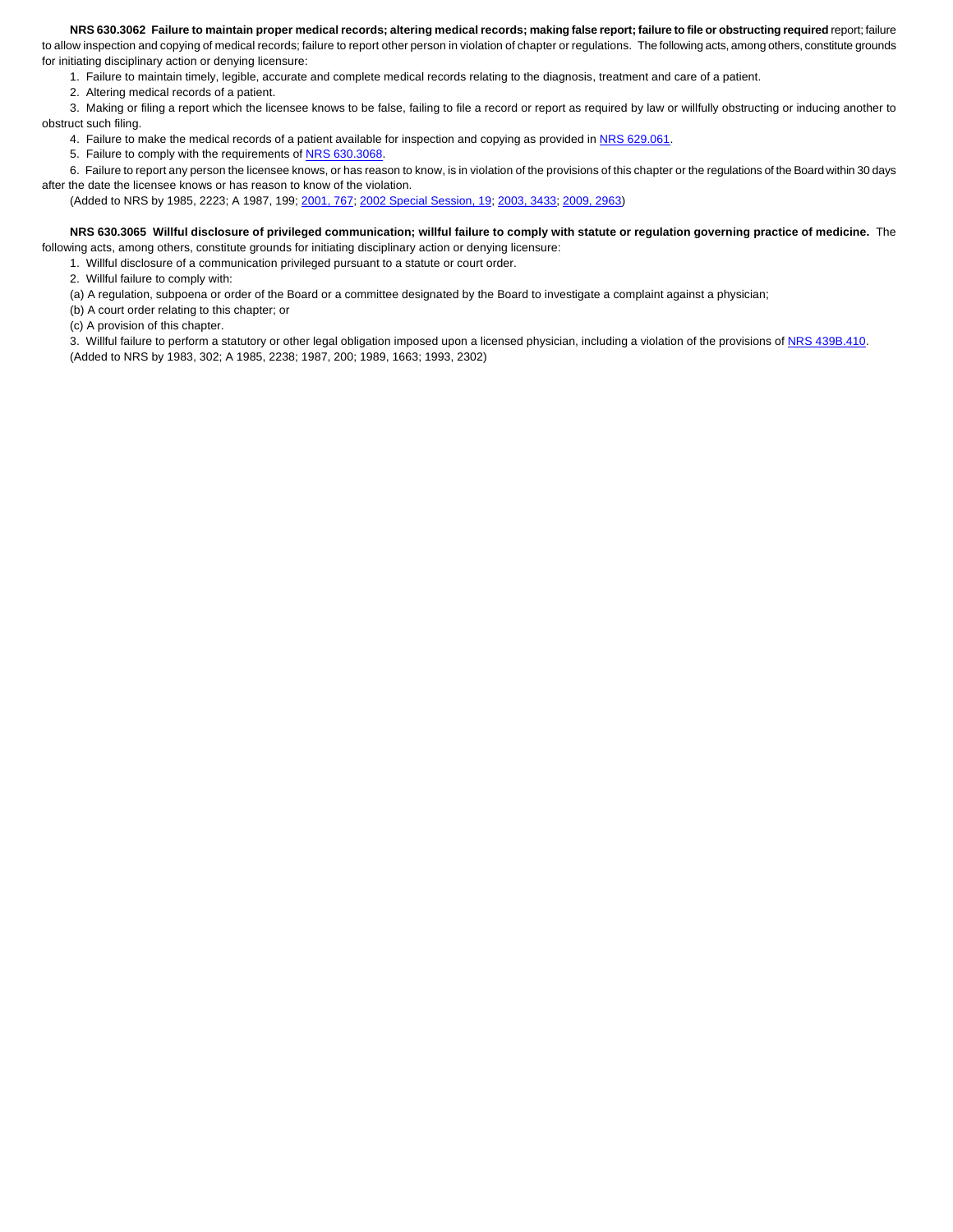# **PHYSICIAN** *APPLICATION CHECKLIST*

## **TO BE RETURNED DIRECTLY TO BOARD OFFICE BY APPLICANT**

| a.            | <b>APPLICATION:</b><br>Properly completed, signed and notarized application, including Applicant Responsibility statement;<br>$\Box$<br>$\Box$ Recent passport quality photograph (at least 2"x 2") attached to application;<br>Appropriate explanations and copies of all pertinent documentation must be attached for affirmative responses to<br>⊔<br>questions numbered 8, 9, 10, 11, 12, 12a, 13, 14, 19, 27, 28, 29, 30, 31, 32, and 33;                                                                                                                                                                                                                                                                                                      |
|---------------|-----------------------------------------------------------------------------------------------------------------------------------------------------------------------------------------------------------------------------------------------------------------------------------------------------------------------------------------------------------------------------------------------------------------------------------------------------------------------------------------------------------------------------------------------------------------------------------------------------------------------------------------------------------------------------------------------------------------------------------------------------|
|               | Release form, signed and notarized (Form A); Form C, signed and notarized.<br>⊔                                                                                                                                                                                                                                                                                                                                                                                                                                                                                                                                                                                                                                                                     |
| $\mathbf b$ . | FEES:                                                                                                                                                                                                                                                                                                                                                                                                                                                                                                                                                                                                                                                                                                                                               |
|               | Proper application, registration, AND criminal background investigation fees – cashier's check or money order made<br>payable to Nevada State Board of Medical Examiners (NSBME) or by credit card as instructed. Credit cards will only<br>be accepted by receipt of the signed credit card authorization form.<br>Note: Application and criminal background investigation fees are non-refundable;                                                                                                                                                                                                                                                                                                                                                |
| c.            | IDENTITY (Identity documents will be returned to you via secured mail.):<br>U.S. born citizens – Original or Certified Birth Certificate that bears an original seal or stamp of the issuing<br>agency (notarized copies are not acceptable);<br>Proof of affiliation with the Armed Forces of the United States (DD214, Orders, Military ID., etc.);<br>$\bullet$<br>Foreign-born citizens - Original Certificate of Naturalization or current U.S. Passport;<br>Non U.S. citizens - Copy of both sides of Alien Registration card, Employment Authorization card, or Visa;<br>٠<br>Non U.S. citizens - Copy of foreign passport;<br>Non U.S. citizens – Individual Taxpayer Identification Number (ITIN) and original ITIN assignment letter from |
|               | the IRS. Supporting documentation of identity also required.                                                                                                                                                                                                                                                                                                                                                                                                                                                                                                                                                                                                                                                                                        |
|               | Note: FCVS verification packet may provide appropriate "Seal verified" Identity documentation.                                                                                                                                                                                                                                                                                                                                                                                                                                                                                                                                                                                                                                                      |
| d.            | SELF-QUERY VERIFICATION:<br>Self-query response from the National Practitioner Data Bank (NPDB) - see enclosed "Instructions" page. The<br>NPDB will send the report directly to you and you will forward the final report to the Board office;                                                                                                                                                                                                                                                                                                                                                                                                                                                                                                     |
| e.            | <b>SUPPLEMENTARY FORMS:</b><br>FORM B: ONLY if you have answered affirmatively to either of the two malpractice questions on the<br>application; Also include:<br>Copy of the legal Complaint<br>$\circ$<br>Copy of the Settlement and/or filed Dismissal<br>$\circ$<br>FORM C: ONLY if applying for a license by Endorsement (Endorsement is NOT reciprocity);                                                                                                                                                                                                                                                                                                                                                                                     |
| f.            | <b>BOARD CERTIFICATION:</b>                                                                                                                                                                                                                                                                                                                                                                                                                                                                                                                                                                                                                                                                                                                         |
|               | Copy of American Board of Medical Specialties (ABMS) Board certification certificate(s), copy of ABMS Board<br>re-certification certificate(s); Note: FCVS packet may provide a copy of your ABMS certification(s);<br>If you hold "lifetime or historical" ABMS Board certification, submit a notarized statement agreeing to maintain<br>your specific Board certification for the duration of your licensure in the state of Nevada;                                                                                                                                                                                                                                                                                                             |
| g.            | <b>CONTINUING EDUCATION:</b>                                                                                                                                                                                                                                                                                                                                                                                                                                                                                                                                                                                                                                                                                                                        |
|               | Proof of 4 hours bioterrorism AMA Category 1 continuing medical education (CME) relating to the medical<br>٠<br>consequences of an act of terrorism that involves the use of a weapon of mass destruction. Search for an online<br>course "AMA Category 1 bioterrorism continuing medical education" or take a classroom course;<br>Proof of 2 hours AMA Category 1 continuing medical education (CME) in clinically-based suicide prevention<br>$\bullet$<br>and awareness;                                                                                                                                                                                                                                                                        |
|               | Proof of 2 hours AMA Category 1 continuing medical education (CME) in the screening, brief intervention,<br>$\bullet$<br>and referral to treatment approach to substance use disorder.                                                                                                                                                                                                                                                                                                                                                                                                                                                                                                                                                              |
| h.            | FINGERPRINTING:<br>Once the application and criminal background investigation fee have been received, a fingerprint card and<br>instructions will be mailed to you. The fingerprint card you receive from the Board contains the necessary<br>account numbers required for processing. The completed card must be returned to the Board as well as the signed                                                                                                                                                                                                                                                                                                                                                                                       |
|               | Civil Applicant Waiver (included in your application package) prior to licensure. Note: Receipt of the Criminal<br>history background results will not delay licensure.                                                                                                                                                                                                                                                                                                                                                                                                                                                                                                                                                                             |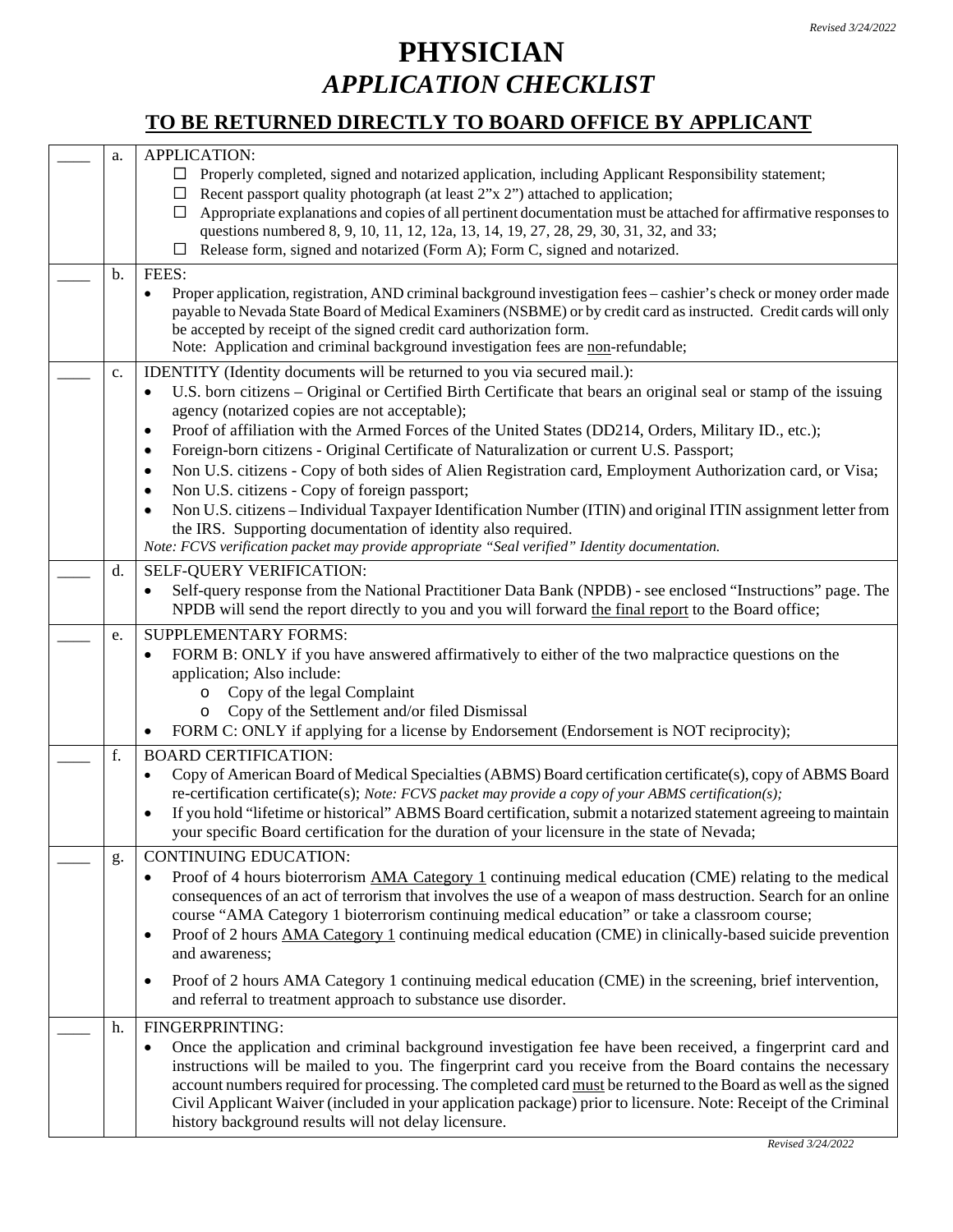# **PHYSICIAN** *APPLICATION CHECKLIST*

## **DIRECT SOURCE VERIFICATIONS TO BE SOLICITED BY APPLICANT FOR DIRECT RETURN BY THE VERIFYING INSTITUTION TO BOARD OFFICE**

| ∗ | a.            | <b>MEDICAL SCHOOL:</b><br>$\Box$ Verification of Medical Education (Form 1) to be completed by medical school(s);<br>Official transcripts from all schools where professional medical instruction was received<br>$\Box$<br>(if transcripts are not in English, a certified original and official English translation is required);                                                                                                                                                                                                                                                                                                                                                                                                                                                |
|---|---------------|------------------------------------------------------------------------------------------------------------------------------------------------------------------------------------------------------------------------------------------------------------------------------------------------------------------------------------------------------------------------------------------------------------------------------------------------------------------------------------------------------------------------------------------------------------------------------------------------------------------------------------------------------------------------------------------------------------------------------------------------------------------------------------|
| ∗ | $\mathbf b$ . | POSTGRADUATE TRAINING PROGRAM:<br>Certificate of Completion of Progressive Postgraduate Training (Form 2) to be completed by all institutions<br>$\bullet$<br>where any training occurred (internship, residency, fellowship and research fellowship);                                                                                                                                                                                                                                                                                                                                                                                                                                                                                                                             |
| ∗ | c.            | <b>EXAMINATION:</b><br>$\Box$ Certification of National Board, FLEX, USMLE, LMCC or SPEX scores - see "Instructions" page.<br>For State written examination certification in combination with current ABMS certification, see<br>"Instructions" page;<br>Note: In the state of Nevada, for United States Medical Licensing Examination (USMLE) a person<br>must pass Steps I, II and III of the USMLE within 7 years after the date on which the person first<br>passes any step of the USMLE and a person is limited to a combined maximum of 9 attempts to<br>pass steps I, II, and III and no more than 3 attempts at step III of the USMLE.<br>Certification status report from the Educational Commission for Foreign Medical Graduates (ECFMG)<br>- see "Instructions" page; |
| ∗ | d.            | <b>BOARD CERTIFICATION:</b><br>Verification of ABMS Board certification, if applying via state written exam/board certification;<br>□<br>Verification of ABMS Board certification, if eligible to apply based on NRS 630.160 (2)(c) or (2)(d);                                                                                                                                                                                                                                                                                                                                                                                                                                                                                                                                     |
|   | e.            | <b>LICENSE VERIFICATIONS:</b><br>License verification (Form 3) from all states where you are currently licensed or have ever been licensed<br>$\bullet$<br>(this does not include training licenses or temporary permits);                                                                                                                                                                                                                                                                                                                                                                                                                                                                                                                                                         |
|   | f.            | MALPRACTICE INSURANCE CARRIER VERIFICATIONS:<br>Malpractice insurance carrier verification (Form 4) to be completed by appropriate entity and returned<br>directly by the verifying institution to the Board office and must include the loss history report for any and<br>all malpractice cases that occurred within the past 10 years (see Disclaimer below);                                                                                                                                                                                                                                                                                                                                                                                                                   |
|   | g.            | <b>HOSPITAL VERIFICATIONS:</b><br>Verification of hospital privileges (Form 5) to be completed by appropriate entity and returned directly by<br>$\bullet$<br>the verifying institution to the Board office if you answered affirmatively to having had any disciplinary<br>issues regarding your hospital privileges within the past 10 years (see Disclaimer below);                                                                                                                                                                                                                                                                                                                                                                                                             |

*Verifying agencies may charge a fee. Do not provide pre-stamped or pre-addressed envelopes for direct source verifications.*

 **\*** Federation Credentials Verification Service (FCVS) packet may verify these documents.

### **Disclaimer: Per Nevada Revised Statute 630.173(2), the Board has the right to consider information for any malpractice history or derogatory hospital privilege history that is more than 10 years old.**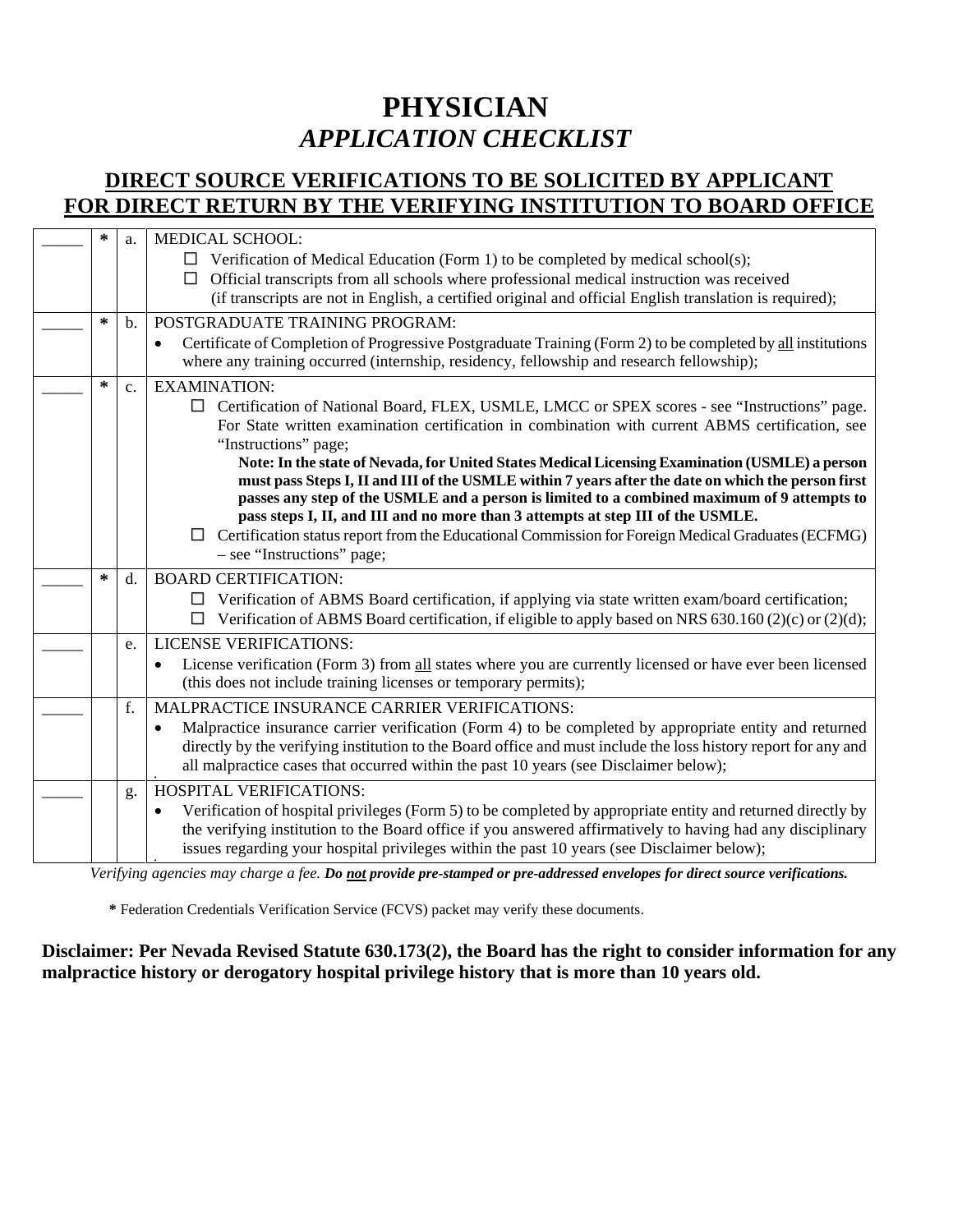# **APPLICATION GUIDE**

**Requirements for Licensure.** For full review of requirements and Nevada law governing your practice, please see the Board's website: [www.medboard.nv.gov.](http://www.medboard.nv.gov/)

**Identity.** Licenses will be issued in the applicant's name as it is indicated on the submitted documented proof of such name i.e. U.S. Birth Certificate, Certificate of Naturalization, Alien Registration card, Employment Authorization card, and/or other legal documentation reflecting name change. Proof of affiliation with the United States Armed Forces.

**Postgraduate Training.** If you have ever had any actions, restrictions or limitations imposed on you, or have been placed on probation while participating in any type of training program, you should answer affirmatively to question #19. Submit a signed and dated explanation addressed to the Board for any postgraduate training issues and include copies of documentation you received from your program.

**Malpractice.** If you have ever been named in a legal action involving professional liability (malpractice), whether or not you have ever had a professional liability, settlement, claim paid on your behalf, or paid such a claim yourself, provide signed and dated explanations for all malpractice cases throughout your career. Provide copies of legal documentation for malpractice cases that occurred within the past 10 years unless otherwise instructed, which includes copies of Complaints, Settlements and/or Dismissals. If you have a pending case or cases, request a letter from your attorney to be sent directly to the Board describing the current status of the case(s). In summary:

- Provide descriptive explanations for any and all malpractice cases (who, what, where, when and why)
- Complete Form B listing all malpractice insurance carriers since completion of postgraduate training
- Provide copies of legal documentation for cases that occurred within the past 10 years
	- o Complaint
	- o Settlement<br>o and/or Disn
	- and/or Dismissal
- Request Form 4 malpractice carrier verifications from all malpractice insurance carriers within the past 10 years
- For any pending case(s), request a status letter to be sent directly to the Board from your attorney

**Investigation.** If you have ever been notified that you were under investigation by any medical licensing board, hospital, medical society, governmental entity or other agency, whether or not you were charged with or convicted of any violations of a statute, rule or regulation governing your practice as a physician, you should answer affirmatively to question #31 and submit the appropriate documentation. Provide signed and dated explanations and copies of any related documentation you received regarding any investigation unless otherwise instructed.

**Arrest.** If you have ever been arrested, read question #13 carefully. You will be expected to provide a signed and dated explanation addressed to the Nevada State Board of Medical Examiners for any arrest(s) no matter how long ago it may have occurred, whether it was expunged or not. Provide a copy of the arrest report, proof of completion of probation and/or time served, community service, fines paid and any other documentation applicable to the incident(s).

**Disclaimer.** Per Nevada Revised Statute 630.173(2), the Board has the right to consider information that is more than 10 years old regarding malpractice, investigations by another licensing board, complaints or disciplinary actions from a hospital, clinic or medical facility if the Board receives the information from the applicant or any other source from which the Board is verifying the information provided by the applicant.

#### **Confirmation may be required from you if the following circumstances apply:**

- Observerships, Externships, Research positions or Research Fellowships prior to completion of your postgraduate training in the United States or Canada.
- Employment in a medical setting between medical school and postgraduate training or in between postgraduate training years and prior to completion of your postgraduate training in the United States or Canada.

**Release for Communication with a Person other than the Applicant.** If you wish to authorize the Board to communicate about the status of your application for licensure with someone other than yourself, provide a brief signed written release of authorization indicating the specific name of the person thus providing the Board with authority to tender information related to your application status.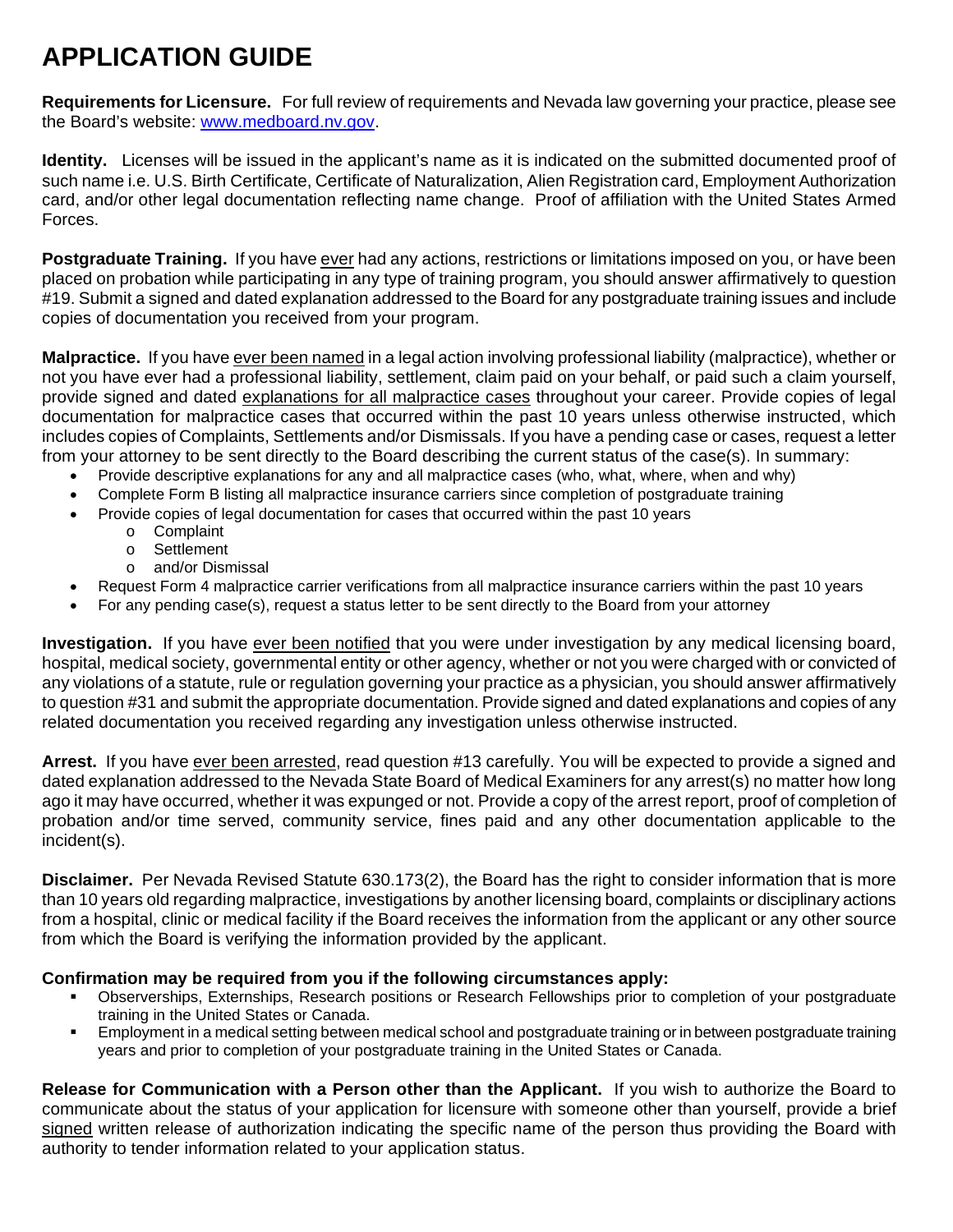## **INSTRUCTIONS FOR REQUESTING**

### **NATIONAL PRACTITIONER DATA BANK SELF QUERY, ECFMG VERIFICATION AND EXAMINATION SCORES**

## **NATIONAL PRACTITIONER DATA BANK SELF-QUERY:**

The request form for the National Practitioner Data Bank (NPDB) is available at [http://www.npdb.hrsa.gov.](http://www.npdb.hrsa.gov/) Click on 'Self-Query' for Healthcare Professionals on the right side of the page and follow the instructions provided. If you require additional information, call the NPDB at (800) 767-6732. Once you have received the final report or self-query response from the NPDB, forward a copy of this report to the Board office either by mail, fax or email.

### **ECFMG VERIFICATIONS**

International medical graduates must contact the ECFMG for certification status to be sent to the Nevada State Board of Medical Examiners. The request form can be found on ECFMG's website a[t www.ecfmg.org.](http://www.ecfmg.org/) If you are using FCVS, you do not need to contact the ECFMG; FCVS will coordinate with the ECFMG to obtain your certification. For questions or assistance, call ECFMG's Applicant Information Services at (215) 386-5900 or email [info@ecfmg.org.](mailto:info@ecfmg.org)

## **USMLE, FLEX and SPEX:**

The Federation of State Medical Boards of the United States, Inc.'s (FSMB) will certify a complete history of your scores for a designated examination(s). The FSMB maintains scores for FLEX, SPEX, and the USMLE Steps 1, 2, and 3 electronically. Request transcripts at [http://www.fsmb.org/medical-professionals/transcripts/.](http://www.fsmb.org/medical-professionals/transcripts/) For questions or assistance, call (817) 868-4041 or email [usmle@fsmb.org.](mailto:usmle@fsmb.org)

## **NATIONAL BOARD SCORES**:

NBME scores must be received directly from the National Board of Medical Examiners. The request form for the National Board of Medical Examiners is available on the NBME website: <https://apps.nbme.org/ciw2/prod/jsp/login.jsp>. If you have difficulty accessing the form, call the NBME at (215) 590-9592 or emai[l scores@nbme.org.](mailto:scores@nbme.org)

## **STATE WRITTEN EXAMINATION:**

If you are applying for licensure via state written examination with current ABMS certification, contact the state board and request that they send verification of your examination directly to the Nevada State Board of Medical Examiners. A directory of state boards is located a[t http://www.fsmb.org/state-medical-boards/contacts.](http://www.fsmb.org/state-medical-boards/contacts) Also request verification of your current board certification to be sent directly to the Nevada State Board of Medical Examiners.

## **LMCC EXAMINATION TRANSCRIPT OF SCORES**

--------

Request transcripts at<http://mcc.ca/documents/certified-transcript-examinations/>. For questions or assistance, call (613) 521-6012 or email [service@mcc.ca.](mailto:service@mcc.ca)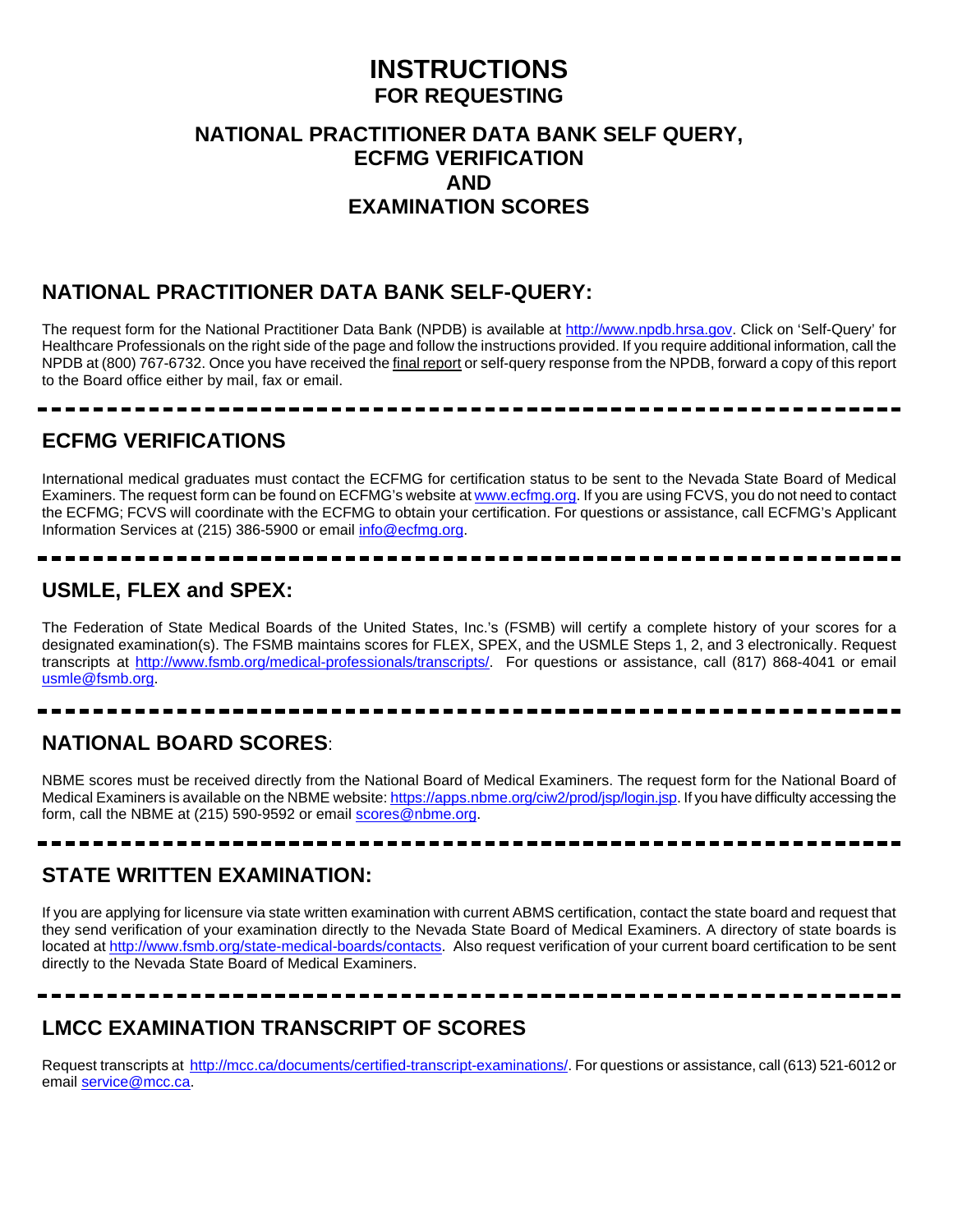## **ATTENTION APPLICANT!**

## **RESPONSIBILITY STATEMENT**

### **Please sign and return this statement with your application for licensure to: The Nevada State Board of Medical Examiners 9600 Gateway Drive Reno, NV 89521**

Because you are applying for the privilege of practicing medicine in Nevada, you should know that our state has some of the most stringent licensing requirements and comprehensive investigation programs in the United States.

Via FBI fingerprinting and other investigative modalities, our licensing specialists are likely to discover if data you have submitted on your application is erroneous or incomplete; therefore, you must answer all questions truthfully and completely. Specifically, this includes any sanctions or disciplinary actions you may have experienced during medical school or your postgraduate training, or any involvement you may have had with the legal system, either civil or criminal — criminal to include charges that may have ultimately been expunged, lessened, or dismissed, and no matter how long ago the event(s) occurred.

Explaining and documenting a problem to your licensing specialist will be much less painful than discussing your veracity before the entire Board of Medical Examiners due to inconsistencies between your application and incongruent input from outside sources.

ONLY YOU — NOT A LAWYER, DOCTOR, SPOUSE, OR CREDENTIALING COMPANY — ARE RESPONSIBLE FOR READING AND ANSWERING EVERY QUESTION ACCURATELY AND COMPLETELY.

If you have *any* questions about your application, ASK YOUR LICENSING SPECIALIST. Our licensing specialists are here to help you.

 $\circ$   $\circ$   $\circ$   $\circ$   $\circ$ 

I have read this responsibility statement and understand that I alone am accountable for completing my application for medical licensure in Nevada.

*Print* your name \_\_\_\_\_\_\_\_\_\_\_\_\_\_\_\_\_\_\_\_\_\_\_\_\_\_\_\_\_\_\_\_\_\_\_\_\_\_\_\_\_\_\_\_\_\_\_\_\_\_\_\_

*Sign* your name \_\_\_\_\_\_\_\_\_\_\_\_\_\_\_\_\_\_\_\_\_\_\_\_\_\_\_\_\_\_\_\_\_\_\_\_\_\_\_\_\_\_\_\_\_\_\_\_\_\_\_\_

Date \_\_\_\_\_\_\_\_\_\_\_\_\_\_\_\_\_\_\_\_\_\_\_\_\_\_\_\_\_\_\_\_\_\_\_\_\_\_\_\_\_\_\_\_\_\_\_\_\_\_\_\_\_\_\_\_\_\_\_\_\_

Note: It is your responsibility to keep the Board informed of any circumstance or event that would require a change to your initial responses provided to the Board in your application for licensure, and which occurs prior to you being granted licensure to practice medicine in the state of Nevada.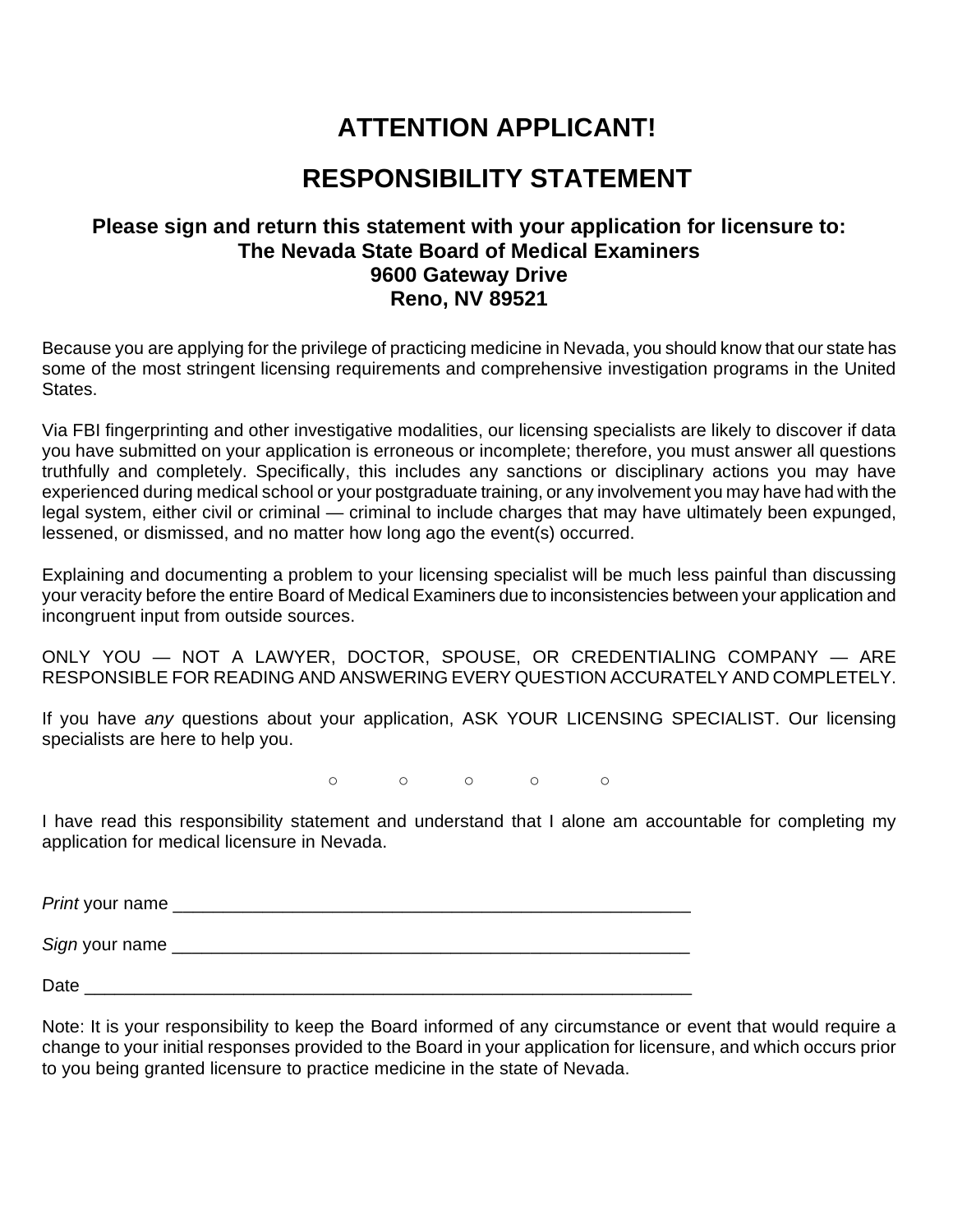# **Nevada Department of**  Public Safety

## **CIVIL APPLICANT WAIVER**

### **NOTICE OF NONCRIMINAL JUSTICE APPLICANT'S RIGHTS**

As a licensee who is subject pursuant to NRS 630.342, and who is the subject of a national fingerprint-based criminal history record check for a noncriminal justice purpose (such as an application for employment or a license, an immigration or naturalization matter, security clearance, or adoption), you have certain rights which are discussed below. All notices must be provided to you in writing. These obligations are pursuant to the Privacy Act of 1974, Title 5, United States Code (U.S.C.) Section 552a, and Title 28 Code of Federal Regulations (CFR), 50.12, among other authorities.

- 1.You must be notified by Nevada State Board of Medical Examiners that your fingerprints will be used to check the criminal history records of the FBI and the State of Nevada.
- 2.Authority: The FBI's acquisition, preservation, and exchange of fingerprints and associated information is generally authorized under 28 U.S.C. 534. Depending on the nature of your application, supplemental authorities include Federal statutes, State statutes pursuant to Pub. L. 92-544, Presidential Executive Orders, and federal regulations. Providing your fingerprints and associated information is voluntary; however, failure to do so may affect completion or approval of your application.
- 3.Principal Purpose: Certain determinations, such as employment, licensing, and security clearances, may be predicated on fingerprint-based background checks. Your fingerprints and associated information/biometrics may be provided to the employing, investigating, or otherwise responsible agency, and/or the FBI for the purpose of comparing your fingerprints to other fingerprints in the FBI's Next Generation Identification (NGI) system or its successor systems (including civil, criminal, and latent fingerprint repositories) or other available records of the employing, investigating, or otherwise responsible agency. The FBI may retain your fingerprints and associated information/biometrics in NGI after the completion of this application and, while retained, your fingerprints may continue to be compared against other fingerprints submitted to or retained by NGI.
- 4.Routine Uses: During the processing of this application and for as long thereafter as your fingerprints and associated information/biometrics are retained in NGI, your information may be disclosed pursuant to your consent, and may be disclosed without your consent as permitted by the Privacy Act of 1974 and all applicable Routine Uses as may be published at any time in the Federal Register, including the Routine Uses for the NGI system and the FBI's Blanket Routine Uses. Routine uses include, but are not limited to, disclosures to: employing, governmental or authorized nongovernmental agencies responsible for employment, contracting, licensing, security clearances, and other suitability determinations; local, state, tribal, or federal law enforcement agencies; criminal justice agencies; and agencies responsible for national security or public safety.
- 5. If you have a criminal history record, you should be afforded a reasonable amount to time to correct or complete the record (or decline to do so) before the officials deny you the employment, license, or other benefit based on information in the FBI criminal history record. The procedures for obtaining a change, correction, or update of your FBI criminal history record as set forth at, 28 CFR 16.34 provides for the proper procedure to do so.

Licensee's Initials: \_\_\_\_\_\_\_\_\_\_\_\_\_\_\_ Date: \_\_\_\_\_\_\_\_\_

6. If agency policy permits, the officials may provide you with a copy of your FBI criminal history record for review and possible challenge. If agency policy does not permit it to provide you a copy of the record,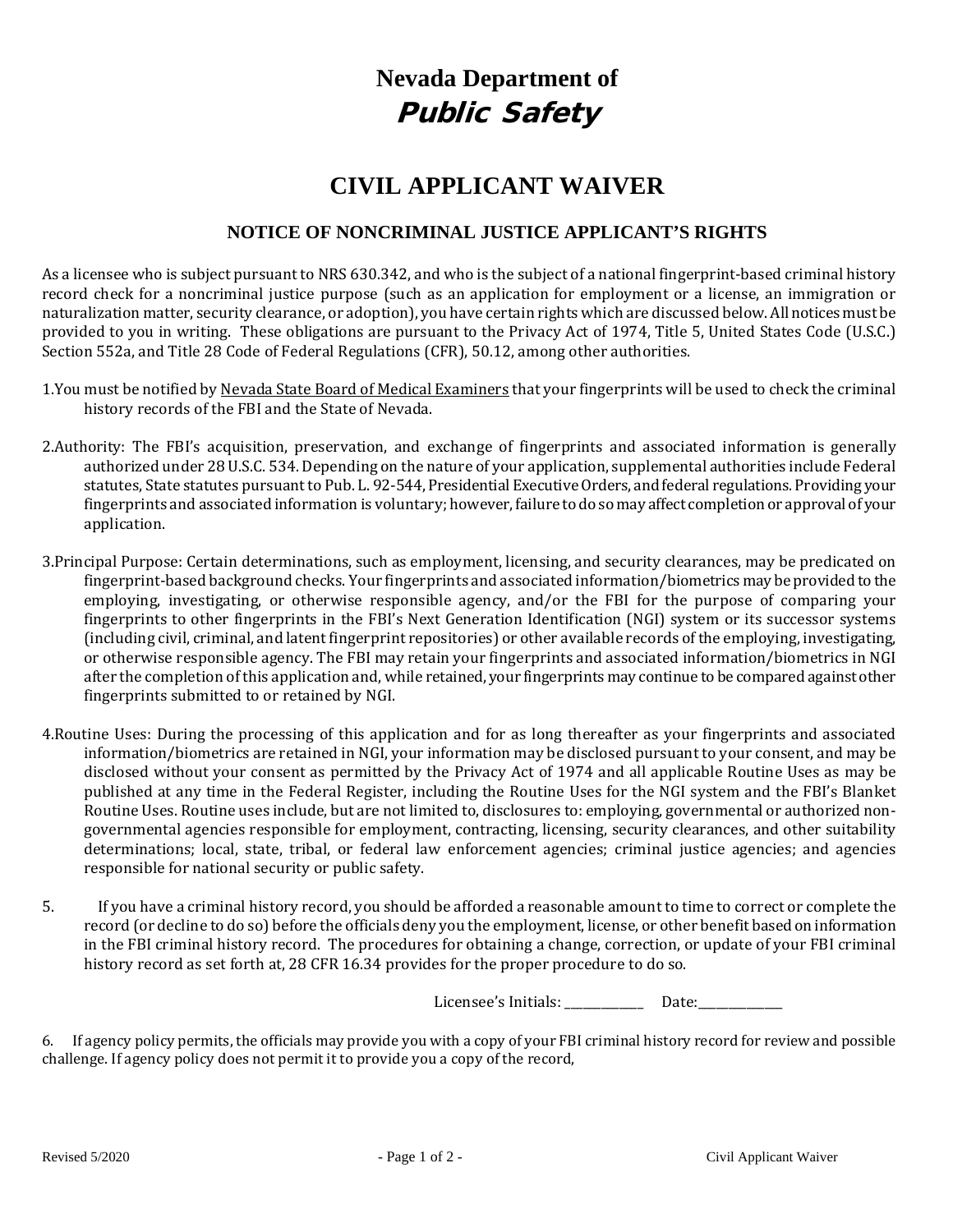you may obtain a copy of the record by submitting fingerprints and a fee to the FBI. Information regarding this process may be obtained a[t https://www.fbi.gov/services/cjis/identity-history-summary-checks](https://www.fbi.gov/services/cjis/identity-history-summary-checks) and [https://www.edo.cjis.gov](https://www.edo.cjis.gov/) .

- 7. If you decide to challenge the accuracy or completeness of your FBI criminal history record, you should send your challenge to the agency that contributed the questioned information to the FBI. Alternatively, you may send your challenge directly to the FBI by submitting a request via https://www.edo.cijs.gov. The FBI will then forward your challenge to the agency that contributed the questioned information and request the agency to verify or correct the challenged entry. Upon receipt of an official communication from that agency, the FBI will make any necessary changes/corrections to your record in accordance with the information supplied by that agency. (See 28 CFR 16.30 through 16.34.)
- 8. You have the right to expect that officials receiving the results of the fingerprint-based criminal history record check will use it only for authorized purposes and will not retain or disseminate it in violation of federal or state statute, regulation or executive order, or rule, procedure or standard established by the National Crime Prevention and Privacy Compact Council.
- 9. I hereby authorize Nevada State Board of Medical Examiners to submit a set of my fingerprints to the Nevada Department Public Safety, Records Bureau for the purpose of accessing and reviewing State of Nevada and FBI criminal history records that may pertain to me.
- 10.I hereby release from liability and promise to hold harmless under any and all causes of legal action, the State of Nevada, its officer(s), agent(s) and/or employee(s) who conducted my criminal history records search and provided information to the submitting agency for any statement(s), omission(s), or infringement(s) upon my current legal rights. I further release and promise to hold harmless and covenant not to sue any persons, firms, institutions or agencies providing such information to the State of Nevada on the basis of their disclosures. I have signed this release voluntarily and of my own free will.

A reproduction of this authorization for release of information by photocopy, facsimile or similar process, shall for all purposes be as valid as the original. In consideration for processing my application I, the undersigned, whose name and signature voluntarily appears below; do hereby and irrevocably agree to the above.

| <b>Applicant's Name:</b>         |                                |                   |        |
|----------------------------------|--------------------------------|-------------------|--------|
| <b>PLEASE PRINT</b>              | Last Name                      | <b>First Name</b> | Middle |
| Applicant's Signature:<br>Date:  |                                |                   |        |
|                                  |                                |                   |        |
| Agency Account #:                | 881183                         |                   |        |
| <b>Agency Representative:</b>    |                                |                   |        |
| <b>PLEASE PRINT</b>              | Daniels                        | Lynnette          |        |
|                                  | L. Daniels, Chief of Licensing |                   |        |
| Agency Representative Signature: |                                |                   |        |
| Date:                            | 3.9.22                         |                   |        |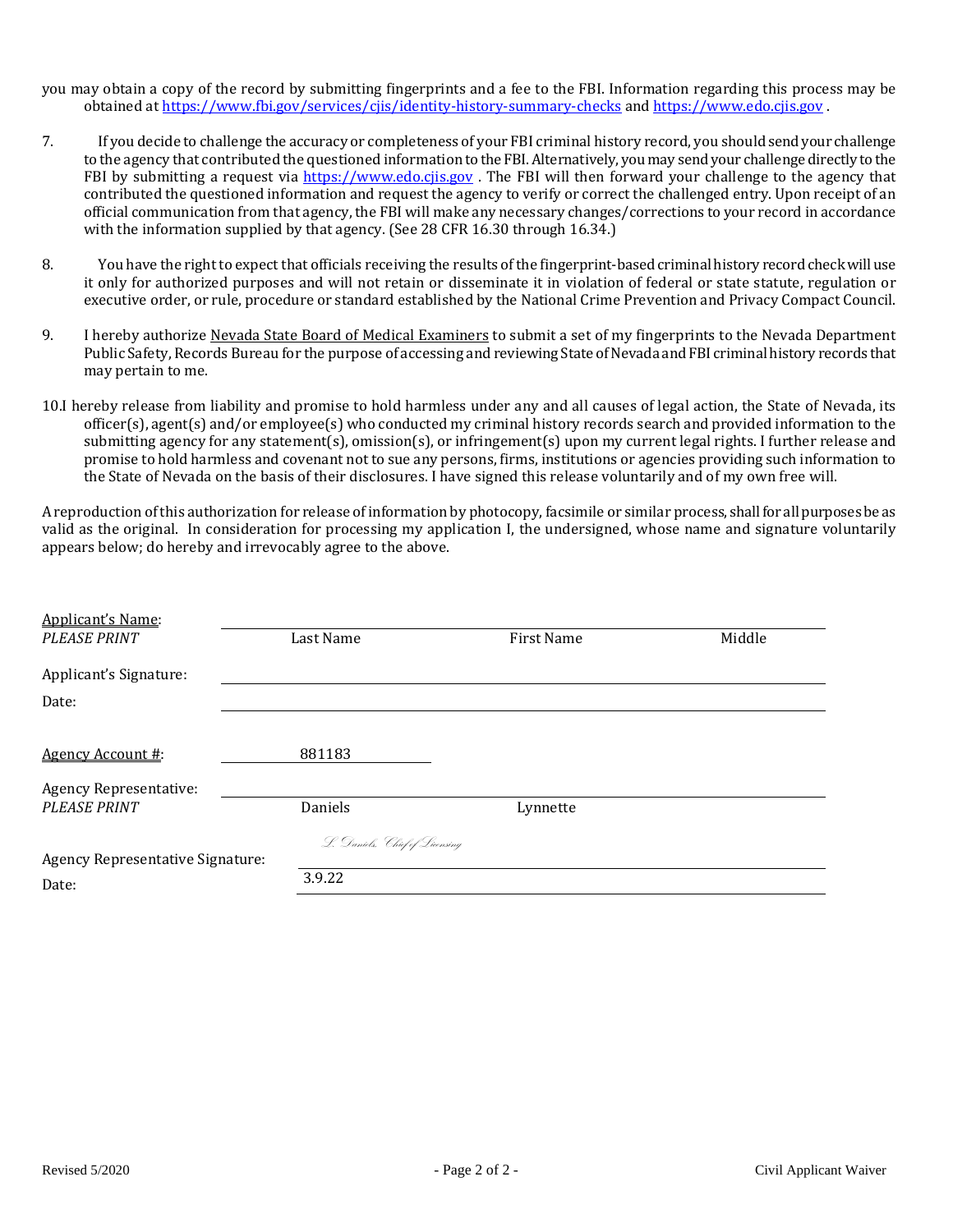## **PHYSICIAN (M.D.)** Date Received by Board<br> **FOR LICENSURE VIA NRS 630.1607** License No. **APPLICATION FOR LICENSURE VIA NRS 630.1607 NEVADA STATE BOARD OF MEDICAL EXAMINERS** File No.\_\_\_\_\_\_\_\_\_\_\_\_\_\_\_\_\_\_\_\_ 9600 Gateway Drive, Reno, Nevada 89521

**\_\_\_\_\_\_\_\_\_\_\_\_\_\_\_\_\_\_\_\_\_\_\_\_\_\_\_\_\_\_\_\_\_\_\_\_\_\_\_\_\_\_\_\_\_\_\_\_\_\_\_\_\_\_\_\_\_\_\_\_\_\_\_\_\_\_\_\_\_\_\_\_\_\_\_\_\_\_\_\_\_\_\_\_\_\_\_\_\_\_\_\_\_\_\_\_\_\_\_\_\_\_\_\_\_\_\_\_\_\_\_\_\_\_\_\_\_\_\_\_\_\_\_**

Phone (775) 688-2559

| Identity:                                                                                                                                                                                                                                                                                                                                                                                                                                                                                             |                                                                                                                |       |                            |                        |                     |
|-------------------------------------------------------------------------------------------------------------------------------------------------------------------------------------------------------------------------------------------------------------------------------------------------------------------------------------------------------------------------------------------------------------------------------------------------------------------------------------------------------|----------------------------------------------------------------------------------------------------------------|-------|----------------------------|------------------------|---------------------|
| 1. Present Legal Name ______                                                                                                                                                                                                                                                                                                                                                                                                                                                                          |                                                                                                                |       |                            |                        |                     |
| Last                                                                                                                                                                                                                                                                                                                                                                                                                                                                                                  |                                                                                                                | First | Middle                     |                        | Maiden              |
| List any other name(s) ever used<br>1(a) I am an active member of the Armed Forces I am a veteran I am the spouse of an active member I am the surviving spouse of<br>a veteran of the Armed Forces of the United States<br>Address:<br>The Public Access Address will be available to the public on the Board's website, and will also be your contact address once licensed. It can be changed if the                                                                                               |                                                                                                                |       |                            |                        |                     |
| Licensee completes the Notification of Address Change form available on the Board's website: www.medboard.nv.gov.<br>The <b>Mailing Address</b> that you choose will be used for communication only during the application process. It can be one and the same.                                                                                                                                                                                                                                       |                                                                                                                |       |                            |                        |                     |
| 2. Public Address and the control of the control of the control of the control of the control of the control o                                                                                                                                                                                                                                                                                                                                                                                        |                                                                                                                |       |                            |                        |                     |
|                                                                                                                                                                                                                                                                                                                                                                                                                                                                                                       | Street                                                                                                         | City  | County                     | State                  | Zip                 |
| $\Box$                                                                                                                                                                                                                                                                                                                                                                                                                                                                                                | Please check if you choose to have your Mailing Address the same as the Public Address you have entered above. |       |                            |                        |                     |
| 3. Mailing Address                                                                                                                                                                                                                                                                                                                                                                                                                                                                                    |                                                                                                                |       |                            |                        |                     |
|                                                                                                                                                                                                                                                                                                                                                                                                                                                                                                       | Street                                                                                                         | City  | County                     | State                  | Zip                 |
| 4. Telephone Numbers (Company)                                                                                                                                                                                                                                                                                                                                                                                                                                                                        | Office                                                                                                         | Fax   | Home                       |                        | Cellular (Optional) |
|                                                                                                                                                                                                                                                                                                                                                                                                                                                                                                       |                                                                                                                |       |                            |                        |                     |
|                                                                                                                                                                                                                                                                                                                                                                                                                                                                                                       |                                                                                                                |       |                            |                        | Gender F M          |
|                                                                                                                                                                                                                                                                                                                                                                                                                                                                                                       |                                                                                                                |       |                            | (City, State, Country) |                     |
| 6. Citizenship: U.S. Citizen _____________ Alien Registration #                                                                                                                                                                                                                                                                                                                                                                                                                                       |                                                                                                                |       | Employment Authorization # |                        | Visa                |
| Non U.S. Citizen: Individual Taxpayer Identification Number (TIN) _____________<br>Submit a Certified Birth Certificate or original Certificate of Naturalization or current U.S. Passport or copy of the front and back of your Alien<br>Registration card, Employment Authorization card or Visa. Non Citizens submit an Original ITIN assignment letter from the IRS. Please note:<br>Copy of the document authorizing your name change (marriage license, divorce decree, etc.) must be included. |                                                                                                                |       |                            |                        |                     |
| 7. Social Security Number ________________________________Color of Eyes _________ Color of Hair _________ Height ________                                                                                                                                                                                                                                                                                                                                                                             |                                                                                                                |       |                            |                        | Weiaht              |
| NRS 630.197(1)(a) An applicant for the issuance of a license to practice medicine shall include the social security number of the applicant in the application submitted to the Board. AB275 provides that an<br>applicant who does not have a social security number must provide an Individual Taxpayer Identification Number (ITIN) when completing an application for licensure.                                                                                                                  |                                                                                                                |       |                            |                        |                     |

**NRS 630.165(5) The applicant bears the burden of proving and documenting his qualifications for licensure.** 

#### Questions:

#### **For the purposes of the following questions, these phrases or words have these meanings:**

**"Ability to practice medicine"** is to be construed to include all of the following:

1. The cognitive capacity to make appropriate clinical diagnoses and exercise reasoned medical judgments and to learn and keep abreast of medical developments;

2. The ability to communicate those judgments and medical information to patients and other health care providers, with or without the use of aids or devices, such as voice amplifiers; and

3. The physical capability to perform medical tasks such as physician examination and surgical procedures, with or without the use of aids or devices, such as corrective lenses or hearing aids.

**"Medical condition"** includes physiological, mental or psychological condition or disorder.

**"Chemical substances"** is to be construed to include alcohol, drugs or medications, including those taken pursuant to a valid prescription for legitimate medical purposes and in accordance with the prescriber-s direction.

#### **FOR ALL "YES" RESPONSES TO THE FOLLOWING QUESTIONS, YOU MUST SUBMIT YOUR SIGNED WRITTEN EXPLANATION(S) ON A SEPARATE SHEET ATTACHED TO YOUR COMPLETED** *APPLICATION FOR LICENSURE* **FORM.**

| 8.  | Do you currently have a medical condition which in any way impairs or limits your ability to practice medicine with reasonable skill and safety?<br>(If "Yes," attach explanation on separate sheet.)                                                                                                                |                   | Yes | No  |
|-----|----------------------------------------------------------------------------------------------------------------------------------------------------------------------------------------------------------------------------------------------------------------------------------------------------------------------|-------------------|-----|-----|
|     | If you currently have a medical condition which in any way impairs or limits your ability to practice medicine, is that impairment or limitation reduced or ameliorated<br>because of the field of practice, the setting, the manner in which you have chosen to practice, or by any other reasonable accommodation? |                   |     |     |
|     | (If "Yes," attach explanation on separate sheet.)                                                                                                                                                                                                                                                                    | Yes.              | No. | N/A |
| 10. | If you currently use chemical substances, does your use in any way impair or limit your ability to practice medicine with reasonable skill and safety?                                                                                                                                                               |                   |     |     |
|     | (If "Yes," attach explanation on separate sheet.)                                                                                                                                                                                                                                                                    | <b>Parade Yes</b> | No. | N/A |
|     | Have you failed to initiate the performance of public service within one year after the date the public service is required to begin to satisfy a requirement of your                                                                                                                                                |                   |     |     |

quired to begin to satisfy a requirement of your receiving a loan or scholarship from the federal government or a state or local government for your medical education? (If "Yes," attach explanation on separate sheet.) \_\_\_\_\_\_Yes \_\_\_\_\_\_No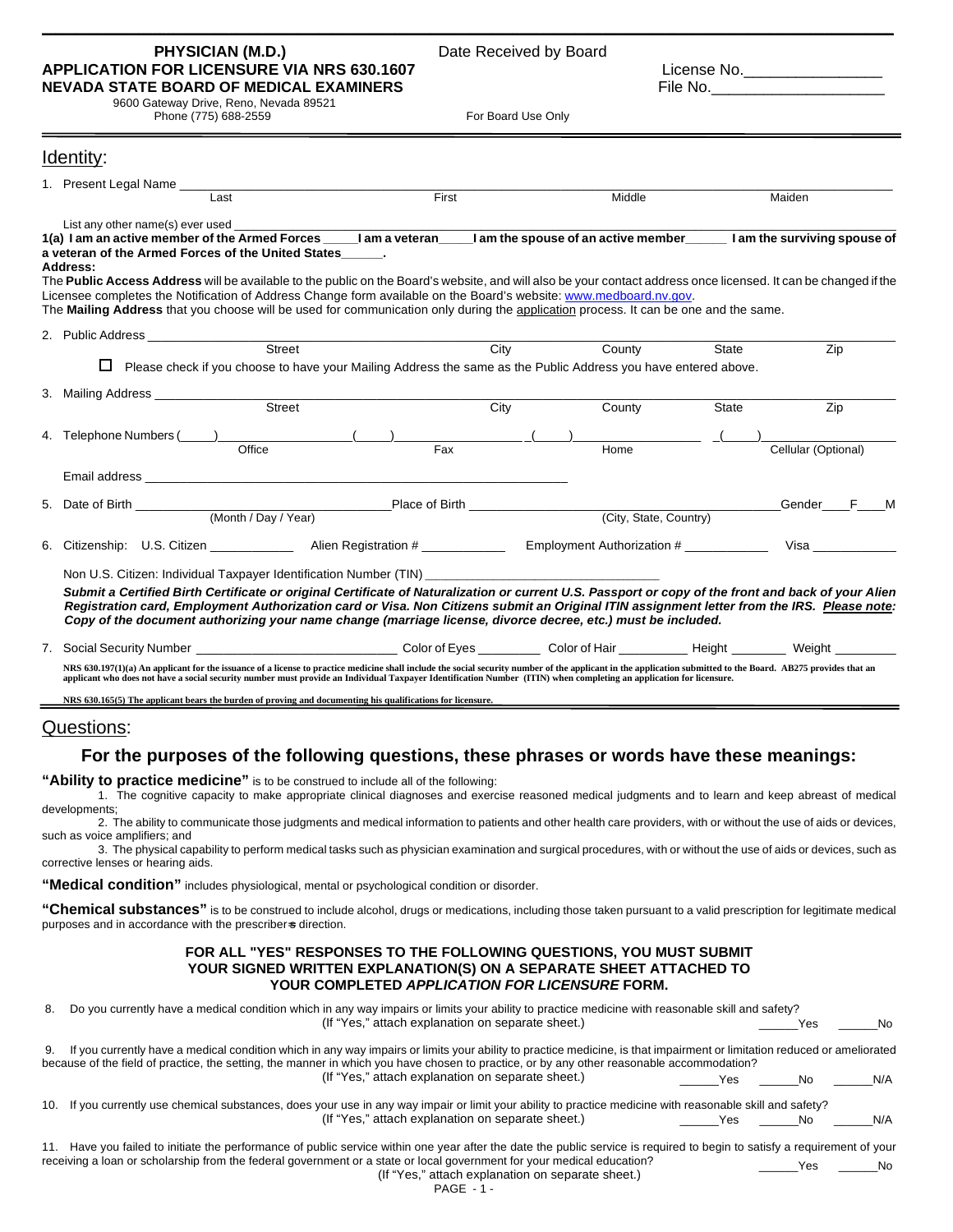#### Malpractice Questions:

| 12. Have you EVER been named as a defendant, or been requested to respond as a defendant, to a legal action involving professional liability, or malpractice, including |     |
|-------------------------------------------------------------------------------------------------------------------------------------------------------------------------|-----|
| any military tort claims if applicable?                                                                                                                                 | No. |

12a. Have you EVER had a professional liability, malpractice, claim paid on your behalf, or paid such a claim yourself including any military tort claims if applicable?

Yes No

### Malpractice Explanation(s):

List of all claims or suits for medical malpractice made against you. A claim is any formal or informal demand for payment to any person or organization. If you have not answered "yes" to questions #12 and/or #12a and do not have any such claims or suits, this section will be left blank. If you have more than 1 claim, make a copy or copies of this page and submit all explanations with your application for licensure.

Name of patient involved:

| In which state did the action take place?                                                                        |  |  |  |  |  |  |  |  |
|------------------------------------------------------------------------------------------------------------------|--|--|--|--|--|--|--|--|
| Case number (if applicable):                                                                                     |  |  |  |  |  |  |  |  |
| Which court?<br>(If settled before initiation of civil action, state here.)                                      |  |  |  |  |  |  |  |  |
| Current status of claim:<br>Closed (settled or judgment)<br>Dismissed (no money paid out)<br>Open<br>Other       |  |  |  |  |  |  |  |  |
| Date claim was closed/settled or dismissed:                                                                      |  |  |  |  |  |  |  |  |
| Month/Year<br>Amount of judgment or settlement \$                                                                |  |  |  |  |  |  |  |  |
| Month and year of event precipitating claim:                                                                     |  |  |  |  |  |  |  |  |
| Month and year of lawsuit:                                                                                       |  |  |  |  |  |  |  |  |
| Insurance carrier at time:                                                                                       |  |  |  |  |  |  |  |  |
| Co-defendant<br>Primary defendant<br>Other<br>What is/or was your status?                                        |  |  |  |  |  |  |  |  |
| Please provide specifics in reference to the adverse event including the allegations and your role in the event: |  |  |  |  |  |  |  |  |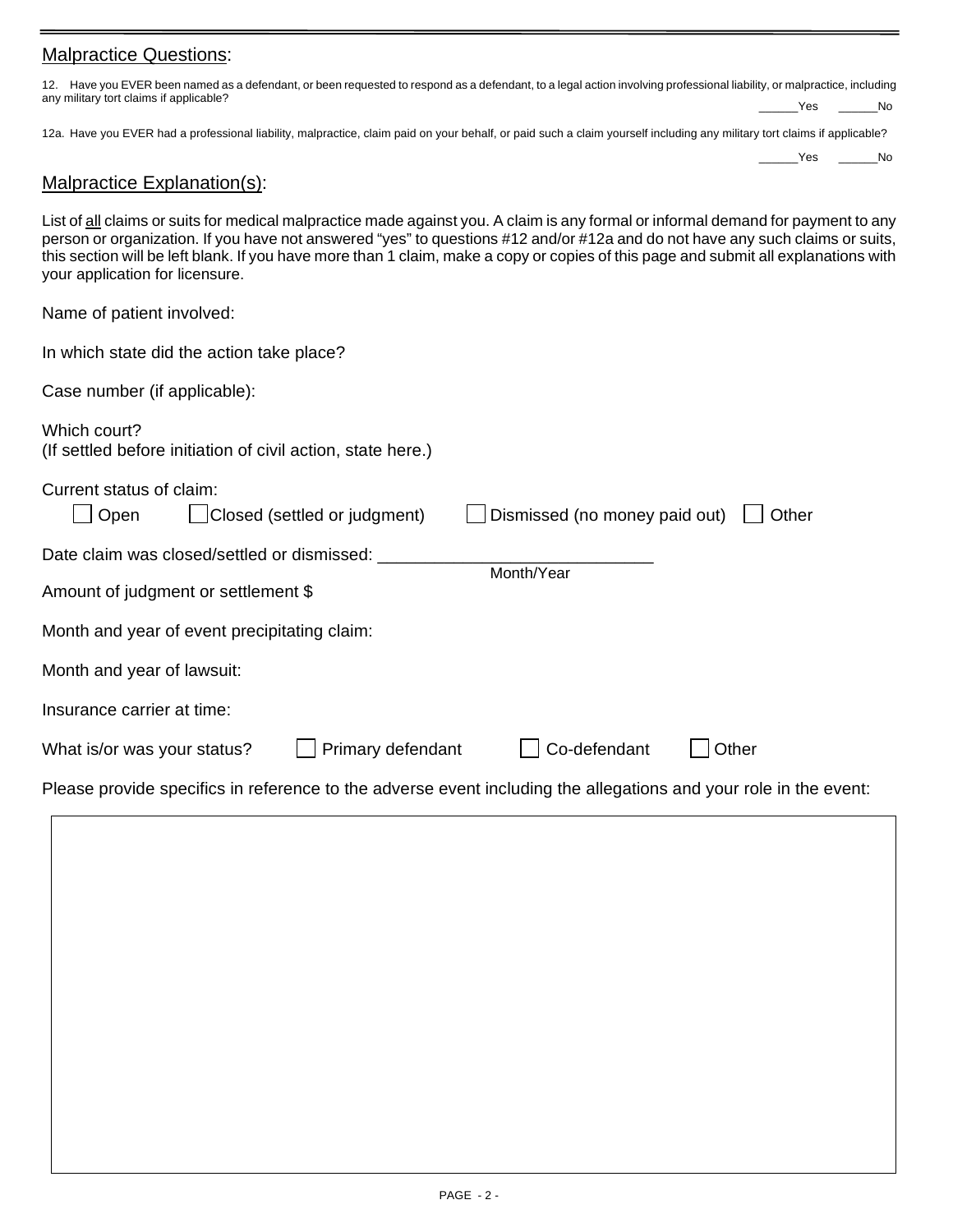### **Arrest Question:**

| those where the final disposition was dismissal, or expungement.<br>Yes<br>(If "Yes," attach explanation on separate sheet.)<br><b>Nevada License History:</b><br>14. Have you previously applied for medical licensure in Nevada (including in a Residency program)?<br>Yes<br>(If "Yes," attach explanation on separate sheet.)<br><b>Medical School and Postgraduate Training History:</b>                                                                                                                                                          | No<br>No. |
|--------------------------------------------------------------------------------------------------------------------------------------------------------------------------------------------------------------------------------------------------------------------------------------------------------------------------------------------------------------------------------------------------------------------------------------------------------------------------------------------------------------------------------------------------------|-----------|
|                                                                                                                                                                                                                                                                                                                                                                                                                                                                                                                                                        |           |
|                                                                                                                                                                                                                                                                                                                                                                                                                                                                                                                                                        |           |
|                                                                                                                                                                                                                                                                                                                                                                                                                                                                                                                                                        |           |
|                                                                                                                                                                                                                                                                                                                                                                                                                                                                                                                                                        |           |
| 15. List names and addresses of all medical schools attended. HAVE EACH MEDICAL SCHOOL SUBMIT AN OFFICIAL TRANSCRIPT DIRECTLY TO THE BOARD.<br><b>Medical School Name</b><br>City/State/Country<br>Place Where<br>Dates of Attendance<br><b>Instruction Received</b><br>From (Mo./Yr.) To (Mo./Yr.)                                                                                                                                                                                                                                                    |           |
| (All information must begin on the application. If more space is needed, please attach separate sheet.)                                                                                                                                                                                                                                                                                                                                                                                                                                                |           |
| 16. Doctor of Medicine Degree granted by:<br><b>Medical School Name</b><br>City/State/Country<br><b>Exact Date of Issuance</b><br>(Month/Day/Year)                                                                                                                                                                                                                                                                                                                                                                                                     |           |
| 17. List all ACGME <sup>*</sup> approved postgraduate medical education you have received as an Intern, Resident or Fellowship in the United States or Canada.<br>*Accreditation Council for Graduate Medical Education                                                                                                                                                                                                                                                                                                                                |           |
| Type of<br>Dates of Attendance<br>Postgraduate<br>Hospital/<br>City/State<br>Specify<br>$(I = Internship$ or $R = Residency)$<br>Year<br>Institution<br>Specialty<br>From (Mo./Yr.) To (Mo./Yr.)<br>(e.g. PGY1, PGY2, etc.)<br>$(F = Fellowship)$                                                                                                                                                                                                                                                                                                      |           |
| (All information must begin on the application. If more space is needed, please attach separate sheet.)                                                                                                                                                                                                                                                                                                                                                                                                                                                |           |
| 18. List non-ACGME Fellowship training or non-ACGME combined postgraduate medical education attended in the United States or Canada.<br>If combined program<br>City/State<br>Type of<br>Hospital/<br>Dates of Attendance<br>Specify<br>list Postgraduate Year<br>$(I = Internship$ or $R = Residency)$<br>Specialty<br>Institution<br>From (Mo./Yr.) To (Mo./Yr.)<br>(e.g. PGY1, PGY2, etc.)<br>$(F = Fellowship)$                                                                                                                                     |           |
| (All information must begin on the application. If more space is needed, please attach separate sheet.)                                                                                                                                                                                                                                                                                                                                                                                                                                                |           |
| 19. Have you EVER been the subject of an investigation (including matters that resulted in no adverse action or outcome to you), have you resigned, been dismissed, or<br>have any actions, restrictions, limitations, probations, terminations or any other disciplinary actions ever been imposed on you while participating in any type of training<br>(If "Yes," attach explanation on separate sheet.)<br>program?<br>Yes<br>20. If you graduated from a medical school located outside the United States of America or Canada, list your ECFMG#: | No        |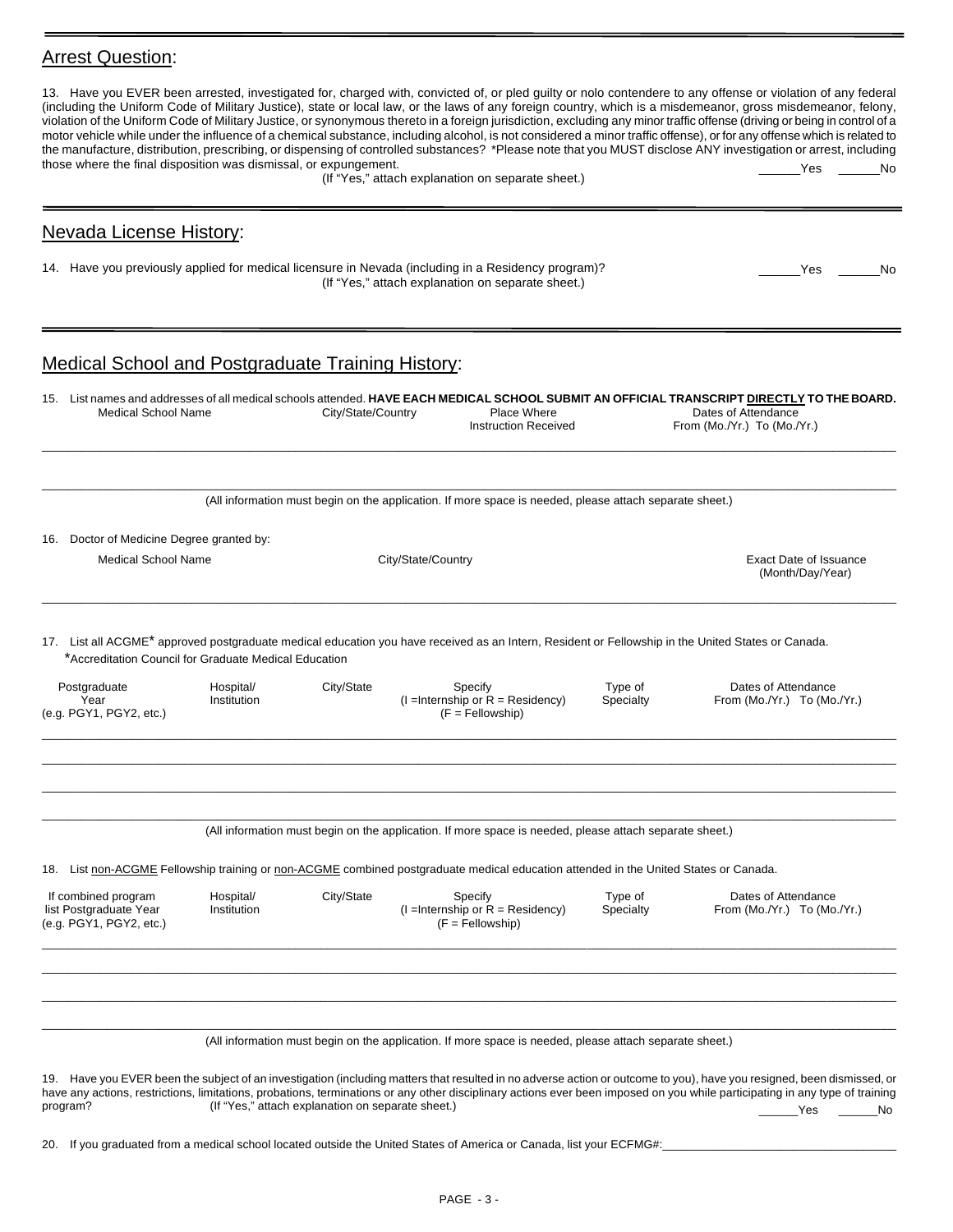### Examinations:

21. For each of the following licensing examinations, list the location, parts and dates taken, and scores obtained. (Also include failed examinations.) FOR EACH EXAM TAKEN, HAVE CERTIFICATE OF SCORES SUBMITTED FROM THE TESTING ENTITY DIRECTLY TO THE BOARD OFFICE.

|       | 21a. STATE Written Examination:<br>Location                |                        | Date (Mo./Yr.)                                                                                                                                                                                                          |                 | Results (Scores)                    |                                                         |
|-------|------------------------------------------------------------|------------------------|-------------------------------------------------------------------------------------------------------------------------------------------------------------------------------------------------------------------------|-----------------|-------------------------------------|---------------------------------------------------------|
|       | Part Taken                                                 |                        | 21b. NATIONAL BOARD (not ABMS Board certification): (ALSO INCLUDE ALL INFORMATION PERTAINING TO ANY AND ALL FAILED EXAMS)<br>Date (Mo./Yr.)                                                                             |                 | Results (Scores)                    |                                                         |
|       |                                                            | Date (Mo./Yr.)         | (If more space is needed, please attach a separate sheet of paper.)<br>21c. FLEX (Federation Licensing Examination): (ALSO INCLUDE ALL INFORMATION PERTAINING TO ANY AND ALL FAILED EXAMS)                              |                 | Results (FLEX weighted average)     |                                                         |
|       |                                                            |                        | (If more space is needed, please attach a separate sheet of paper.)                                                                                                                                                     |                 |                                     |                                                         |
|       | Step Taken                                                 |                        | 21d. USMLE (United States Medical Licensing Examination): (ALSO INCLUDE ALL INFORMATION PERTAINING TO ANY AND ALL FAILED EXAMS)<br>Number of Attempts<br>Date (Mo./Yr.)                                                 |                 | <b>Results (Three Digit Scores)</b> |                                                         |
|       | Part Taken                                                 |                        | (If more space is needed, please attach a separate sheet of paper.)<br>21e. LMCC (Licentiate of the Medical Counsel of Canada): (ALSO INCLUDE ALL INFORMATION PERTAINING TO ANY AND ALL FAILED EXAMS)<br>Date (Mo./Yr.) |                 | Results (Scores)                    |                                                         |
|       | 21f. SPEX (Special Purpose Examination):                   | Date (Mo./Yr.)         |                                                                                                                                                                                                                         | Results (Score) |                                     |                                                         |
|       | Specialty:<br>22. State your scope of practice / specialty |                        |                                                                                                                                                                                                                         |                 |                                     |                                                         |
| (ies) |                                                            |                        | 23. List any and all certifications and re-certifications by a board or sub-board recognized by the AMERICAN BOARD OF MEDICAL SPECIALTIES (ABMS).<br>INCLUDE ALL INFORMATION PERTAINING TO ANY AND ALL FAILED ATTEMPTS. |                 |                                     |                                                         |
|       | <b>ABMS Primary Board</b>                                  | <b>Specialty Board</b> | If you are Lifetime Board Certified,<br>indicate "Lifetime"                                                                                                                                                             | Certification # |                                     | Dates of Certification and<br>Recertification (Mo./Yr.) |
|       |                                                            |                        |                                                                                                                                                                                                                         |                 |                                     |                                                         |
|       |                                                            |                        |                                                                                                                                                                                                                         |                 |                                     |                                                         |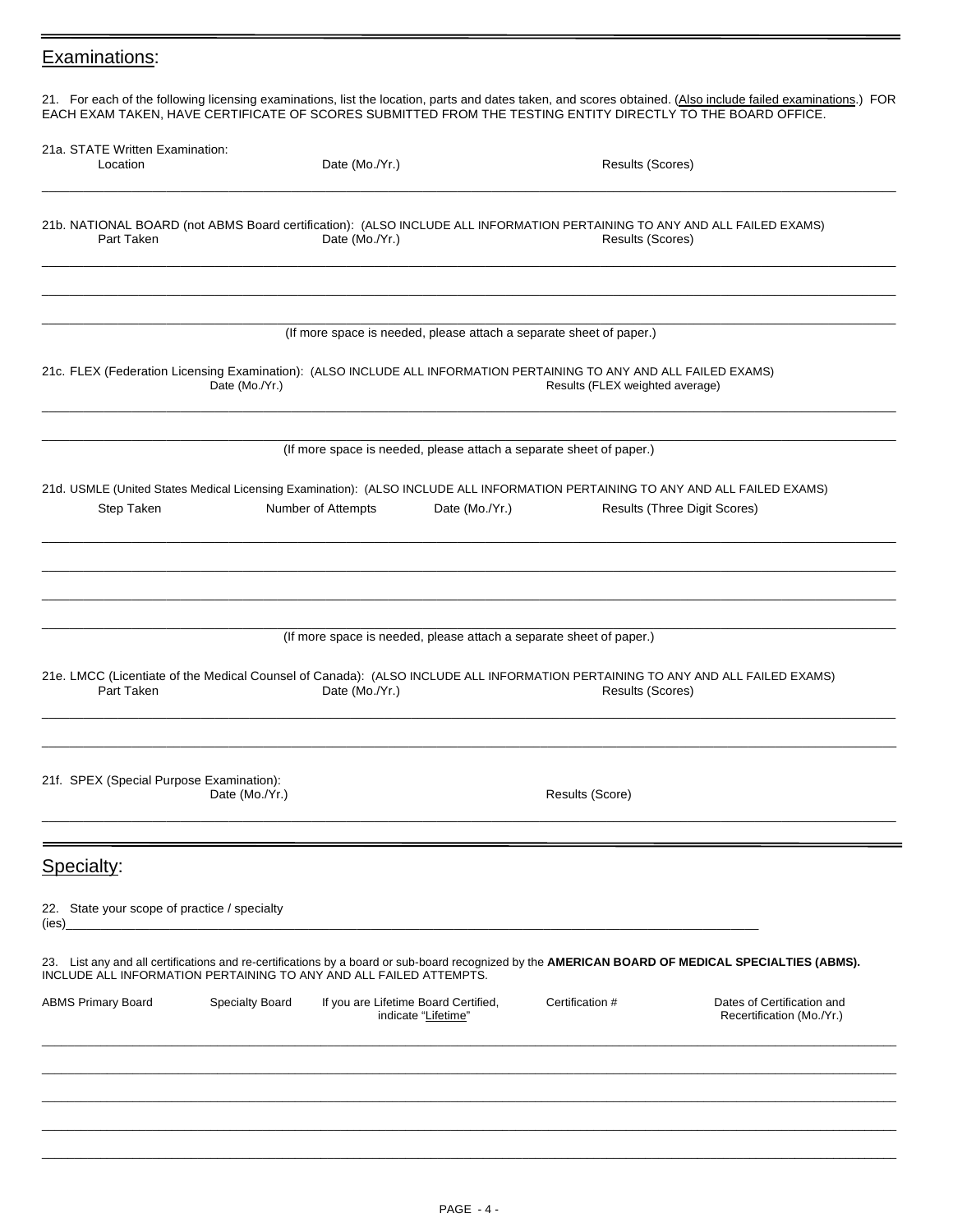## Activities:

| Curriculum Vitae cannot be submitted in lieu of your answer to this question.<br>Activities | Location (City/State/Country)                                                                                                                                                                                                                                            |                                 | From (Mo./Yr.) To (Mo./Yr.)                       |        | Percent Clinical (%)             |
|---------------------------------------------------------------------------------------------|--------------------------------------------------------------------------------------------------------------------------------------------------------------------------------------------------------------------------------------------------------------------------|---------------------------------|---------------------------------------------------|--------|----------------------------------|
|                                                                                             |                                                                                                                                                                                                                                                                          |                                 |                                                   |        |                                  |
|                                                                                             |                                                                                                                                                                                                                                                                          |                                 |                                                   |        |                                  |
|                                                                                             |                                                                                                                                                                                                                                                                          |                                 |                                                   |        |                                  |
|                                                                                             |                                                                                                                                                                                                                                                                          |                                 |                                                   |        |                                  |
|                                                                                             |                                                                                                                                                                                                                                                                          |                                 |                                                   |        |                                  |
|                                                                                             |                                                                                                                                                                                                                                                                          |                                 |                                                   |        |                                  |
|                                                                                             | (All information must begin on the application. If more space is needed, please attach separate sheet.)                                                                                                                                                                  |                                 |                                                   |        |                                  |
|                                                                                             | 25. List below the requested information for all hospitals or surgery centers in which you ARE, OR HAVE EVER BEEN a staff member at any level during the last ten                                                                                                        |                                 |                                                   |        |                                  |
|                                                                                             | years. If none, please indicate. Do not list internship, residency or fellowship affiliation.                                                                                                                                                                            |                                 |                                                   |        | Dates of Appointment             |
| Hospital                                                                                    |                                                                                                                                                                                                                                                                          | <b>Complete Mailing Address</b> |                                                   |        | From (Mo./Yr.) To (Mo./Yr.)      |
|                                                                                             |                                                                                                                                                                                                                                                                          |                                 |                                                   |        |                                  |
|                                                                                             |                                                                                                                                                                                                                                                                          |                                 |                                                   |        |                                  |
|                                                                                             | (All information must begin on the application, if more space is needed, please attach separate sheet.)                                                                                                                                                                  |                                 |                                                   |        |                                  |
|                                                                                             |                                                                                                                                                                                                                                                                          |                                 |                                                   |        |                                  |
|                                                                                             | 26. List any and all licenses YOU HOLD OR HAVE HELD (including postgraduate training/resident licenses) to practice medicine in any state, territory or country.<br>Note: You will not be required to verify your training licenses by direct source.                    |                                 |                                                   |        |                                  |
| State/Territory<br>Country                                                                  | License #                                                                                                                                                                                                                                                                |                                 | Date of Issuance<br>(Mo./Yr.)                     | Status |                                  |
|                                                                                             |                                                                                                                                                                                                                                                                          |                                 |                                                   |        |                                  |
|                                                                                             |                                                                                                                                                                                                                                                                          |                                 |                                                   |        |                                  |
|                                                                                             |                                                                                                                                                                                                                                                                          |                                 |                                                   |        |                                  |
|                                                                                             | (All information must begin on the application, if more space is needed, please attach separate sheet.)                                                                                                                                                                  |                                 |                                                   |        |                                  |
|                                                                                             |                                                                                                                                                                                                                                                                          |                                 |                                                   |        |                                  |
| <b>Disciplinary Questions:</b>                                                              |                                                                                                                                                                                                                                                                          |                                 |                                                   |        |                                  |
| other healing art in any state, country or U.S. territory?                                  | 27. Have you EVER been denied a license, permission to practice medicine or any other healing art, or permission to take an examination to practice medicine or any                                                                                                      |                                 | (If "Yes," attach explanation on separate sheet.) |        | Yes<br>No                        |
|                                                                                             |                                                                                                                                                                                                                                                                          |                                 |                                                   |        |                                  |
|                                                                                             | 28. Have you EVER had a medical license or license to practice any other healing art revoked, suspended, limited, or restricted in any state, country or U.S. territory?                                                                                                 |                                 | (If "Yes," attach explanation on separate sheet.) |        | _______Yes<br><b>Solution</b> No |
| 29.                                                                                         | Have you EVER voluntarily surrendered a license to practice medicine or any other healing art in any state, country or U.S. territory in lieu of disciplinary action?                                                                                                    |                                 |                                                   |        |                                  |
|                                                                                             |                                                                                                                                                                                                                                                                          |                                 | (If "Yes," attach explanation on separate sheet.) |        | Yes<br>No                        |
| 30.                                                                                         | Have you EVER been denied membership, asked to resign, or expelled from a medical society or other professional medical organization?                                                                                                                                    |                                 | (If "Yes," attach explanation on separate sheet.) |        | Yes<br>No                        |
|                                                                                             |                                                                                                                                                                                                                                                                          |                                 |                                                   |        |                                  |
|                                                                                             | 31. Have you EVER been: a) asked to respond to an investigation; b) notified that you were under investigation for; c) investigated for; d) charged with; or e) convicted of                                                                                             |                                 |                                                   |        |                                  |
|                                                                                             | any violation of a statute, rule or regulation governing your practice as a physician by any medical licensing board, hospital, medical society, governmental entity or agency                                                                                           |                                 | (If "Yes," attach explanation on separate sheet.) |        |                                  |
|                                                                                             |                                                                                                                                                                                                                                                                          |                                 |                                                   |        | Yes                              |
| other than the Nevada State Board of Medical Examiners?                                     | 32. Have you EVER surrendered your state or federal controlled substance registration or had it revoked or restricted in any way?                                                                                                                                        |                                 | (If "Yes," attach explanation on separate sheet.) |        | Yes                              |
|                                                                                             | 33. List all hospitals where you have had staff privileges denied, suspended, limited, revoked or not renewed by the hospital. List any (all) resignations from any                                                                                                      |                                 |                                                   |        | a No<br>No                       |
|                                                                                             | medical staff in lieu of disciplinary or administrative action. (Please Note: Do not include suspensions or restrictions for failure to complete hospital medical records,<br>attend hospital department or staff meetings, or maintain required malpractice insurance.) |                                 |                                                   |        |                                  |

\_\_\_\_\_\_\_\_\_\_\_\_\_\_\_\_\_\_\_\_\_\_\_\_\_\_\_\_\_\_\_\_\_\_\_\_\_\_\_\_\_\_\_\_\_\_\_\_\_\_\_\_\_\_\_\_\_\_\_\_\_\_\_\_\_\_\_\_\_\_\_\_\_\_\_\_\_\_\_\_\_\_\_\_\_\_\_\_\_\_\_\_\_\_\_\_\_\_\_\_\_\_\_\_\_\_\_\_\_\_\_\_\_\_\_\_\_\_\_\_\_\_\_\_\_\_\_\_\_\_\_\_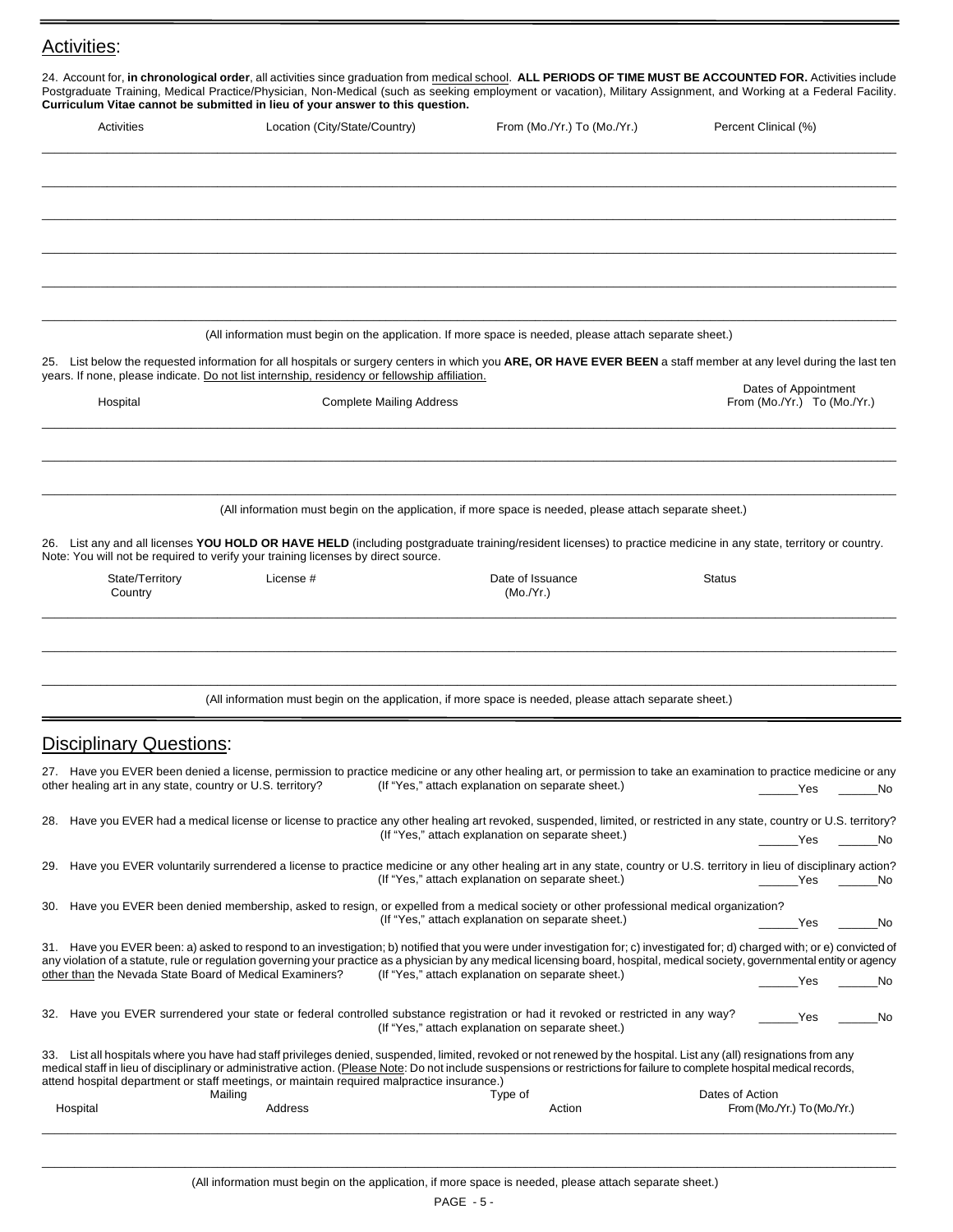#### Attestations/Affirmations:

#### **CHILD SUPPORT STATEMENT**

The law of the state of Nevada requires that all applicants for issuance of a license be required to provide the following information concerning the support of a child. You are advised that this question is part of your application, your response is given under oath, and any response hereto which is false, fraudulent, misleading, inaccurate or incomplete, may result in your application being denied. You must mark one of the following responses, and failure to mark one of the responses may result in denial of your application.

#### **Please place a check mark next to one of the following statements:**

 $\Box$  (a) I am not subject to a court order for the support of a child;

\_\_\_\_\_\_ (b) I am subject to a court order for the support of one or more children and am in compliance with the order or am in compliance with a plan approved by the district attorney or other public agency enforcing the order for the repayment of the amount owed pursuant to the order; **OR**

\_\_\_\_\_\_ (c) I am subject to a court order for the support of one or more children and am NOT in compliance with the order or a plan approved by the district attorney or other public agency enforcing the order for the repayment of the amount owed pursuant to the order.

#### **ATTESTATION REGARDING THE REPORTING OF THE ABUSE OR NEGLECT OF A CHILD**

I attest and affirm that I am aware of and understand the reporting requirements found in Nevada Revised Statute 432B.220 regarding the abuse or neglect of a child. Yes No

**<http://www.leg.state.nv.us/NRS/NRS-432B.html#NRS432BSec220>**

#### **SAFE INJECTION PRACTICE ATTESTATION**

#### **ATTESTATION TO KNOWLEDGE OF AND COMPLIANCE WITH THE GUIDELINES OF THE CENTERS FOR DISEASE CONTROL AND PREVENTION FOR APPLICANT PHYSICIANS**

I hereby attest to knowledge of and compliance with the guidelines of the Centers for Disease Control and Prevention concerning the prevention of transmission of infectious agents through safe and appropriate injection practices. I also attest that any person who is currently, or will be under my control as their supervising physician in the future, and who is not licensed pursuant to Chapter 630 of the Nevada Revised Statutes and whose duties involve injection practices, has knowledge of and is in compliance with the guidelines of the Centers for Disease Control and Prevention concerning the prevention of transmission of infectious agents through safe and appropriate injection practices. \_\_\_\_\_\_Yes \_\_\_\_\_\_No

**[http://www.cdc.gov/injectionsafety/IP07\\_standardPrecaution.html](http://www.cdc.gov/injectionsafety/IP07_standardPrecaution.html)**

#### **COMMUNICATIONS AFFIRMATION**

**Consent to accept communications and service of process from the Nevada State Board of Medical Examiners (Board) by electronic mail, for physicians who practice medicine in the state of Nevada or via telemedicine and whose physical presence exists outside the state of Nevada or the United States.**

I am willing to accept Board communications to me, to include service of process as defined under Nevada Revised Statute (NRS) 630.344, via electronic mail (more commonly known as e-mail). Further, should the electronic mail address provided below change for any reason, I agree to apprise the Board in writing of my new electronic mail address within 30 days after the change.

Printed Name of Applicant/Licensee: \_\_\_\_\_\_\_\_\_\_\_\_\_\_\_\_\_\_\_\_\_\_\_\_\_\_\_\_\_\_\_\_\_\_\_\_\_\_\_\_\_\_\_\_\_\_\_\_\_\_\_\_\_\_\_\_\_\_\_\_\_\_\_\_\_\_\_\_\_\_\_\_\_

Signature of Applicant/Licensee:

Electronic Mail Address: \_\_\_\_\_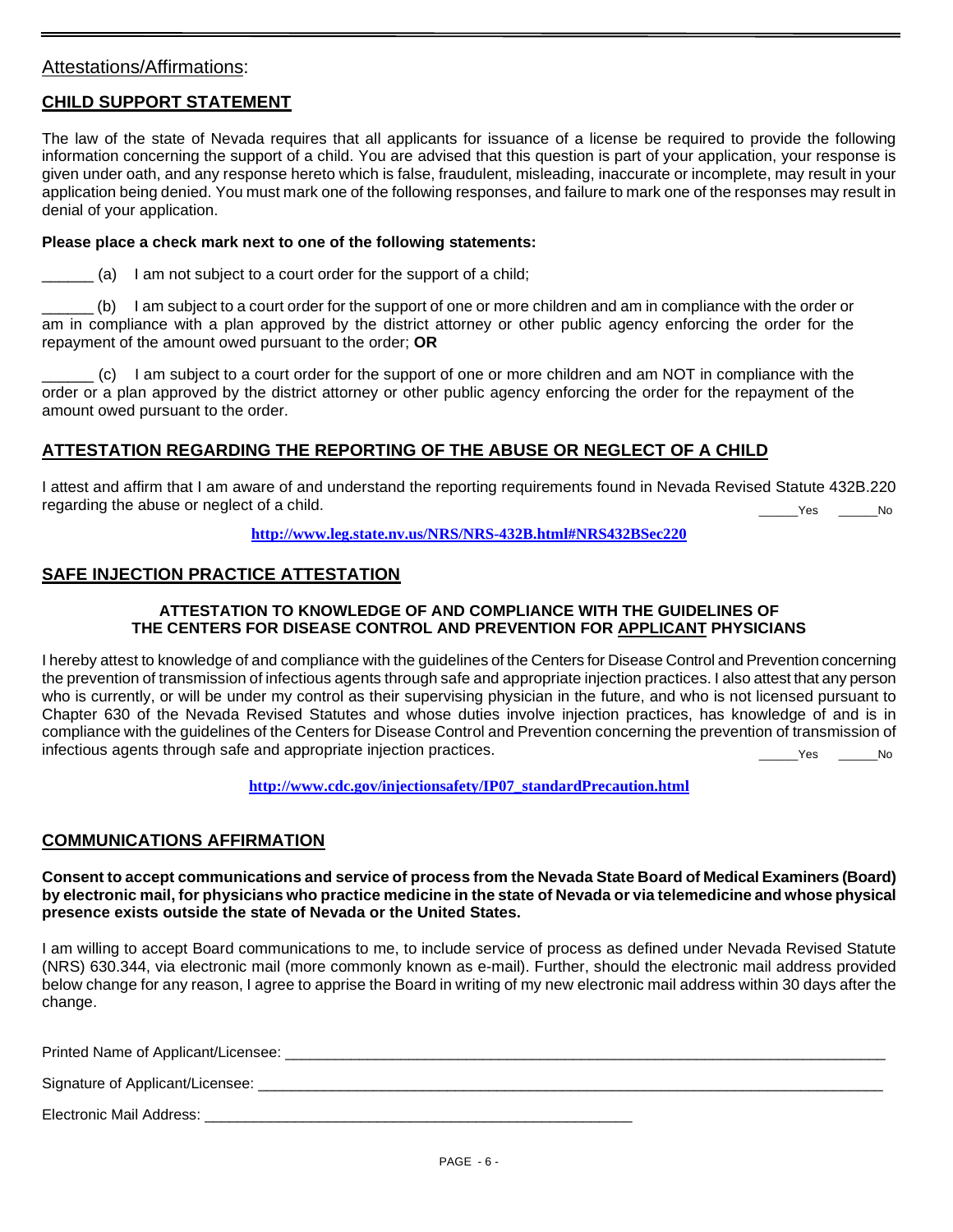#### **MILITARY SERVICE ATTESTATION**

| 1-Have you ever served in the United States Military (to include National Guard or Reserves)?<br>If your answer is "No", you do not have to complete the remaining questions for the Military Service Attestation. |         |                                                                                                                               |      |          | Yes                                                                                                          | No.         |
|--------------------------------------------------------------------------------------------------------------------------------------------------------------------------------------------------------------------|---------|-------------------------------------------------------------------------------------------------------------------------------|------|----------|--------------------------------------------------------------------------------------------------------------|-------------|
| 2-If yes, which branch of service did you serve? $\square$                                                                                                                                                         |         | Air Force<br>Army<br>Navy<br>Marine Corps<br><b>Coast Guard</b>                                                               |      |          |                                                                                                              |             |
| 3-Military occupation specialty or specialties?                                                                                                                                                                    |         | Administration or Personnel<br>Aviation<br>Civil Engineering<br>Communications<br>Infantry or Armor<br>Legal or Chaplin Corps |      |          | Logistics or Supply<br>Maintenance<br><b>Medical Services</b><br>Security Forces or Military Police<br>Other |             |
| 4&5-Dates of service in the Military:                                                                                                                                                                              | 4-From: | <b>MM</b><br><b>DD</b>                                                                                                        | YYYY | $5-TO$ : | <b>MM</b><br><b>DD</b>                                                                                       | <b>YYYY</b> |
| 6-Are you still serving?<br>Yes<br>N <sub>0</sub>                                                                                                                                                                  |         |                                                                                                                               |      |          |                                                                                                              |             |
| 7-Have you ever served on active duty in the Armed Forces of the United States?                                                                                                                                    |         |                                                                                                                               |      |          | Yes                                                                                                          | No          |

8-Have you ever been assigned to duty for a minimum of 6 continuous years in the National Guard or a reserve component of the Armed Forces of the United States? **At a set of the United States** of the United States of the United States of the United States of the United States of the United States of the United States of the United States of t

9-Have you ever served the Commissioned Corps of the United States Public Health Service or the Commissioned Corps of the National Oceanic and Atmospheric Administration of the United States in the capacity of a commissioned officer while on active duty in defense of the United States? example and the United States of the United States of the United States of the United States of the United States of the United States of the United States of the United States of the

10-If the answer to question(s) 7, 8 and/or 9 is "yes," did you separate from such service under conditions other than dishonorable? (Unless you were dishonorably discharged, your answer should be "Yes.") \_\_\_\_\_\_\_Yes \_\_\_\_\_\_\_No \_\_\_\_\_\_N/A

#### **APPLICANT PHOTOGRAPH**

ATTACH A FINISHED PHOTOGRAPH OF PASSPORT QUALITY OF YOUR HEAD AND SHOULDERS ONLY.

PHOTOGRAPH MUST HAVE BEEN TAKEN WITHIN THE LAST **CHALL CONTER AND ATTACH**<br>SIX MONTHS AND BE AT LEAST 2" x 2" IN SIZE. SIX MONTHS AND BE AT LEAST 2" x 2" IN SIZE.

I hereby certify that the attached photograph is a true likeness of me taken within the last six months.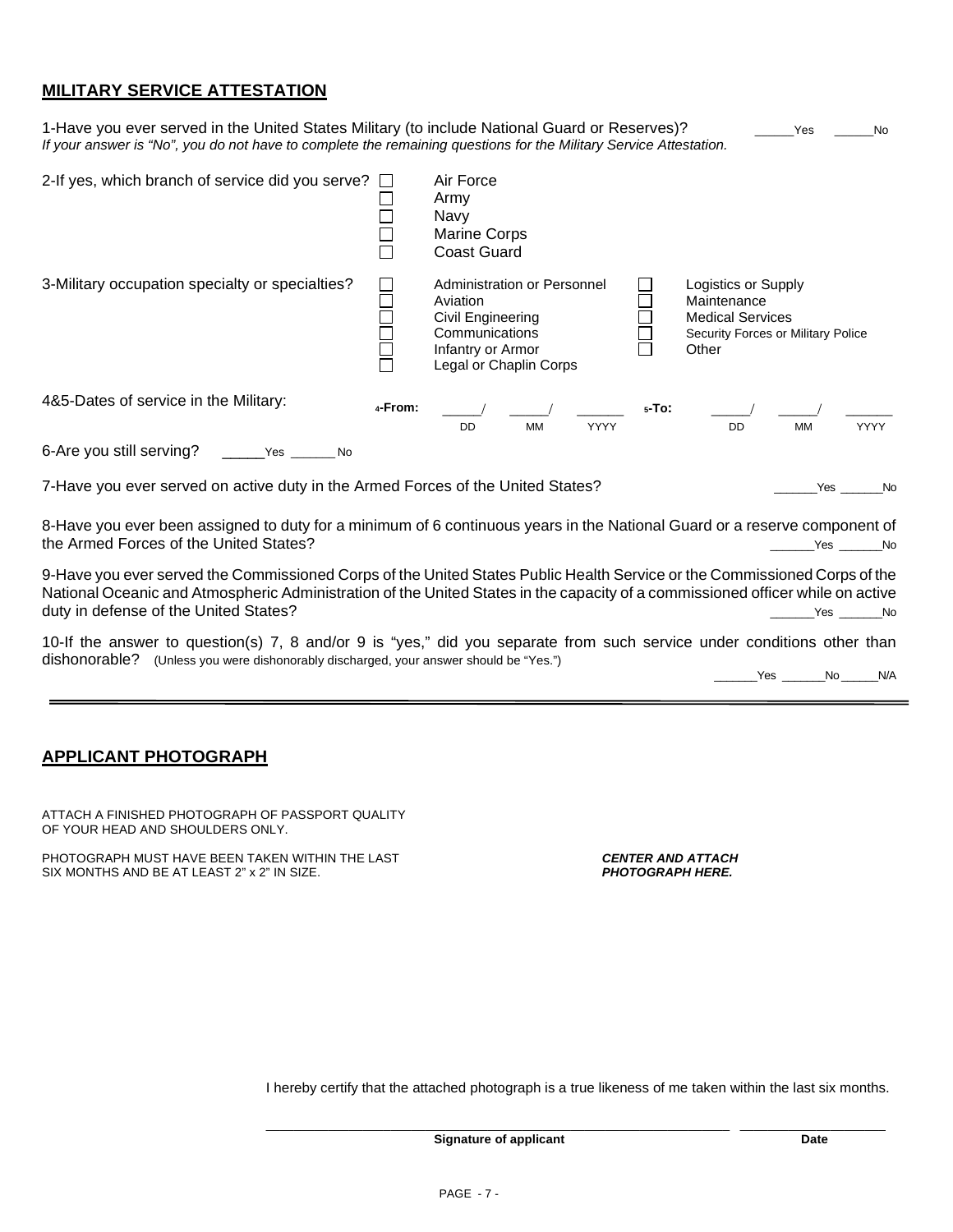#### **I,** \_\_\_\_\_\_\_\_\_\_\_\_\_\_\_\_\_\_\_\_\_\_\_\_\_\_\_\_\_\_\_\_\_\_\_\_\_\_\_\_\_\_\_\_\_\_\_\_\_\_\_\_\_\_\_\_\_\_\_\_\_\_\_\_\_\_\_\_\_\_\_\_\_\_\_\_\_\_\_\_\_\_\_\_\_\_\_\_\_\_\_\_\_\_\_\_\_\_\_**, (Print your full name)**

being duly sworn, depose and say: That the answers to the foregoing questions and statements made in the above application, as well as any and all further explanations contained on any separate attached pages, are true and correct, that I am the person named in the credentials to be submitted, and that the same were procured in the regular course of instruction and examination without fraud or misrepresentation. I understand that if any of my responses on this application are false, fraudulent, misleading, inaccurate, or incomplete, my application for licensure will be denied.

I am responsible to keep the Board informed of any circumstance or event that would require a change to my initial responses provided to the Board in my application for licensure, and which occurs prior to my being granted licensure to practice medicine in the state of Nevada.

|               | <b>Signature of applicant</b> |                              |                                                     | <b>Date</b>  |        |
|---------------|-------------------------------|------------------------------|-----------------------------------------------------|--------------|--------|
|               |                               |                              |                                                     |              |        |
|               |                               |                              | Subscribed and sworn to before me this ____________ |              | day of |
| (NOTARY SEAL) |                               |                              | $\sim$ 2                                            |              |        |
|               |                               |                              |                                                     |              |        |
|               |                               | Residing at: _______________ |                                                     |              |        |
|               |                               |                              | City                                                | <b>State</b> |        |
|               |                               |                              | Signature of Notary                                 |              |        |

END OF APPLICATION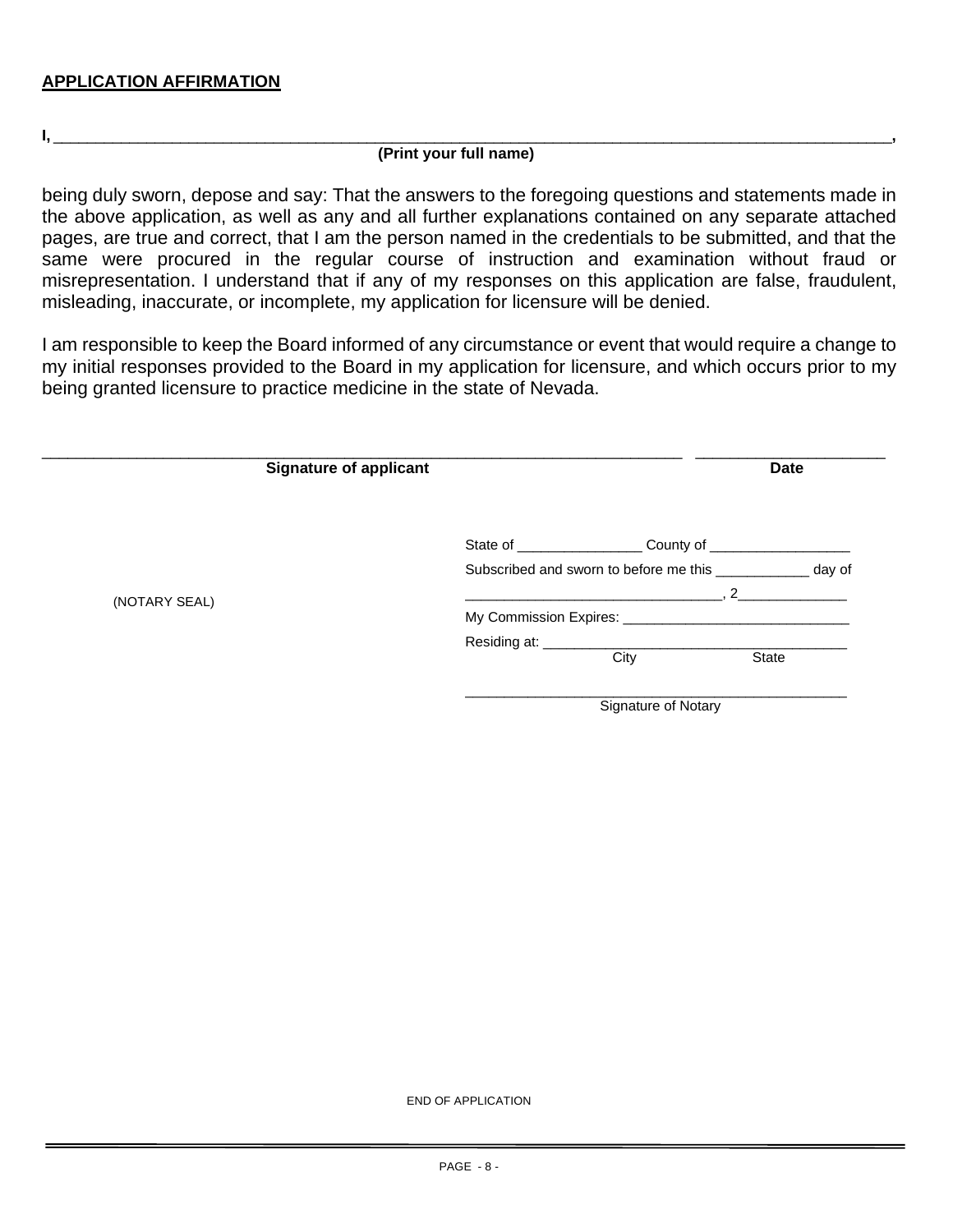

## **RELEASE**

I hereby authorize all hospitals, medical institutions or organizations, my references, personal physicians, employers (past and present), business and professional associates (past and present), and all governmental agencies and instrumentalities (local, state, federal or foreign) to release to the Nevada State Board of Medical Examiners any information, files or records required by the Nevada State Board of Medical Examiners for its evaluation of my professional, ethical, physical, and mental qualifications for licensure in the state of Nevada.

|               | Subscribed and sworn to before me this ___________ day of |  |
|---------------|-----------------------------------------------------------|--|
| (NOTARY SEAL) |                                                           |  |
|               |                                                           |  |
|               |                                                           |  |
|               | Residing at: <u>City</u> City State                       |  |
|               |                                                           |  |
|               |                                                           |  |
|               |                                                           |  |

Signature of Notary

A photocopy of this form will serve as an original (Board use only).

**Please return completed form to:** Nevada State Board of Medical Examiners 9600 Gateway Drive Reno, NV 89521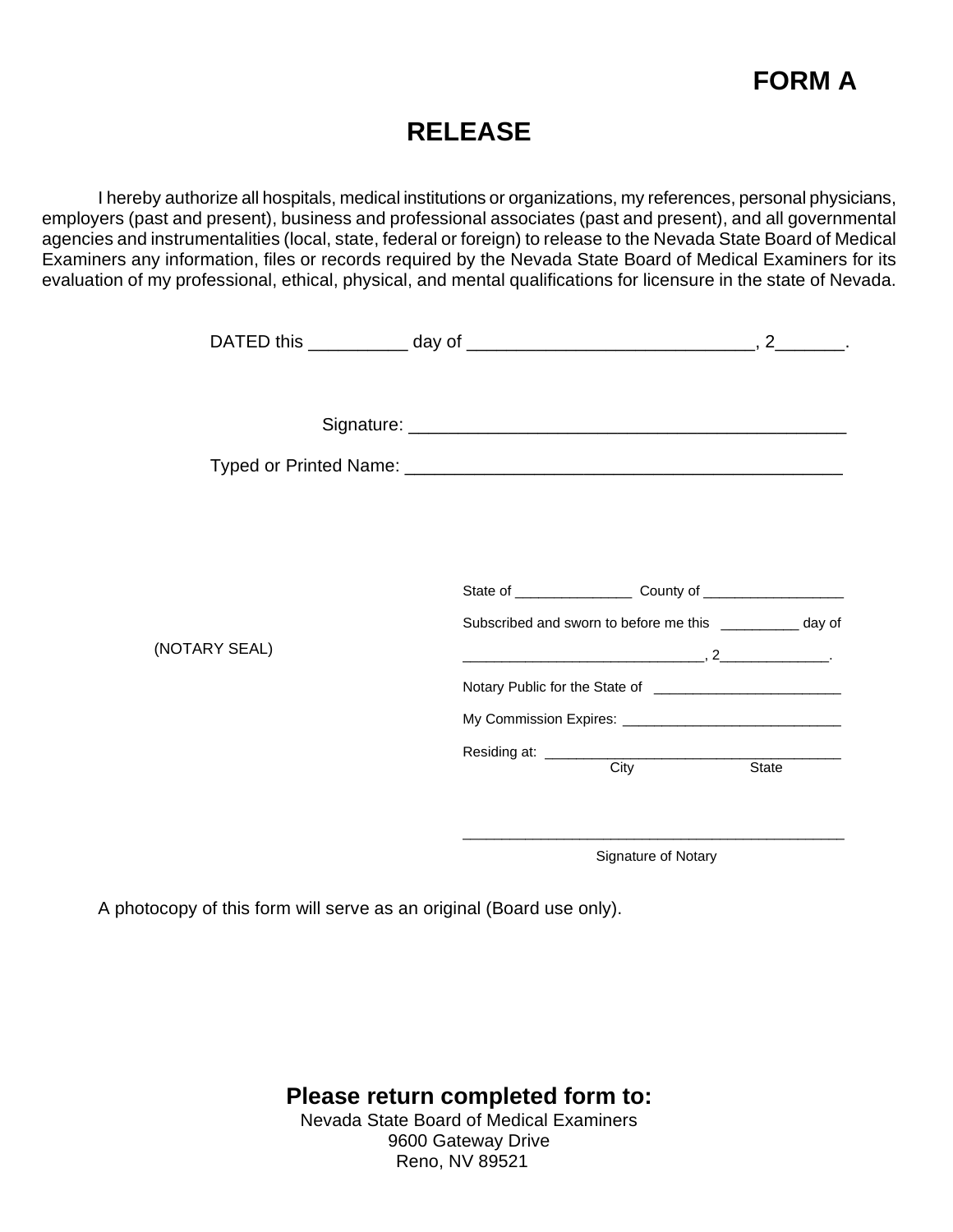# **FORM B**

## **LIST OF MALPRACTICE INSURANCE CARRIERS**

If you answered affirmatively to questions #12 and/or #12a on the Application for Licensure, list all malpractice carriers.

| Name of Insured:                             |  |
|----------------------------------------------|--|
|                                              |  |
|                                              |  |
| <b>Insurance Company:</b>                    |  |
| <b>Address:</b>                              |  |
|                                              |  |
| <b>Phone Number:</b>                         |  |
| <b>Fax Number:</b>                           |  |
| <b>Policy Number:</b>                        |  |
| Dates:                                       |  |
|                                              |  |
| <b>Insurance Company:</b>                    |  |
| <b>Address:</b>                              |  |
|                                              |  |
| <b>Phone Number:</b>                         |  |
| <b>Fax Number:</b>                           |  |
| <b>Policy Number:</b>                        |  |
| Dates:                                       |  |
|                                              |  |
|                                              |  |
| <b>Insurance Company:</b><br><b>Address:</b> |  |
|                                              |  |
|                                              |  |
| <b>Phone Number:</b>                         |  |
| <b>Fax Number:</b>                           |  |
| <b>Policy Number:</b>                        |  |
| Dates:                                       |  |
|                                              |  |
| <b>Insurance Company:</b>                    |  |
| <b>Address:</b>                              |  |
|                                              |  |
| <b>Phone Number:</b>                         |  |
| <b>Fax Number:</b>                           |  |
| <b>Policy Number:</b>                        |  |
| Dates:                                       |  |
|                                              |  |
| <b>Insurance Company:</b>                    |  |
| <b>Address:</b>                              |  |
|                                              |  |
| <b>Phone Number:</b>                         |  |
| <b>Fax Number:</b>                           |  |
|                                              |  |
| <b>Policy Number:</b>                        |  |
| Dates:                                       |  |

(If more space is needed, please copy this page or attach a separate sheet.)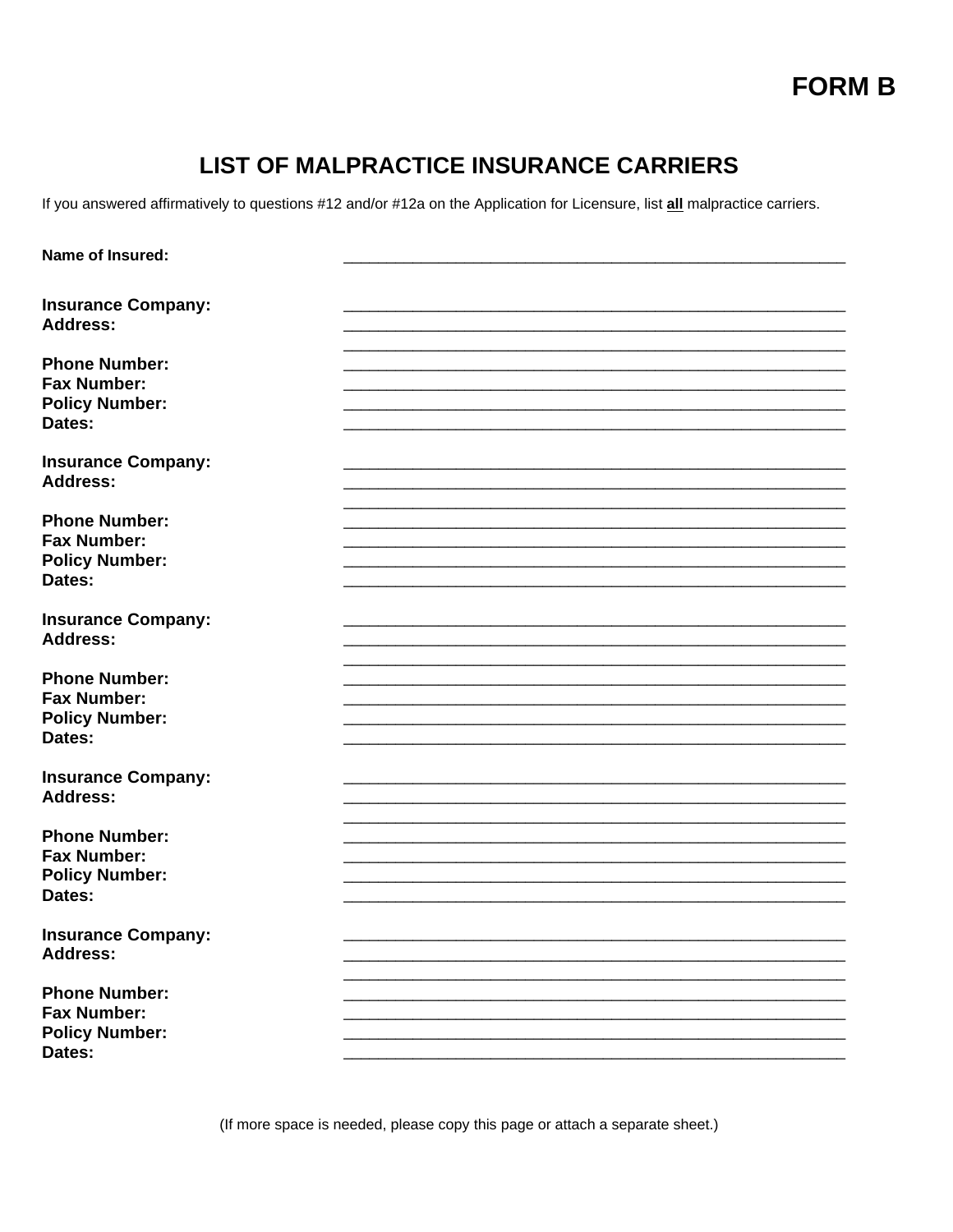## **REQUEST FOR LICENSURE BY ENDORSEMENT VIA NRS 630.1607 (ENDORSEMENT IS NOT THE SAME AS RECIPROCITY)**

### **State your Name, and fill in the state, territory, or District of Columbia in which licensed:**

I, \_\_\_\_\_\_\_\_\_\_\_\_\_\_\_\_\_\_\_\_\_\_\_\_\_\_\_\_\_\_\_\_\_\_\_, being first duly sworn, do hereby swear or affirm under the penalties of perjury that the statements contained herein are true and correct to the best of my knowledge.

That I am now, and have been continuously, licensed to practice medicine by the licensing agency of

(state, territory, or District of Columbia) <br>
(month / day / year)

**That I have never had a license to practice any type of medicine in any jurisdiction, country, state, territory, or District of Columbia, revoked for gross medical negligence. That I am currently certified in a specialty recognized by the American Board of Medical Specialties, have not be disciplined and am not currently under investigation by the corresponding regulatory authority of the District of Columbia or any state or territory in which I hold a license to practice medicine. I have not been held civilly or criminally liable for malpractice in the District of Columbia or any state or territory of the United States.**

That I am the person named in the license to practice medicine in \_\_\_\_\_\_\_\_\_\_\_\_\_\_\_\_\_\_\_\_\_\_\_\_\_\_\_\_\_\_\_\_,<br>(State, territory, or District of Columbia)

and that said license to practice medicine was obtained by me without fraud or misrepresentation or any mistake of which I am aware, and that all information contained in this application for licensure by Endorsement, and any accompanying materials, are complete and correct.

|               | Subscribed and sworn to before me this ______________ day of |  |
|---------------|--------------------------------------------------------------|--|
|               |                                                              |  |
| (NOTARY SEAL) |                                                              |  |
|               |                                                              |  |
|               | Residing at: <u>City</u> City State                          |  |
|               | Signature of Notary                                          |  |

**Please return completed form to:**

Nevada State Board of Medical Examiners 9600 Gateway Drive Reno, NV 89521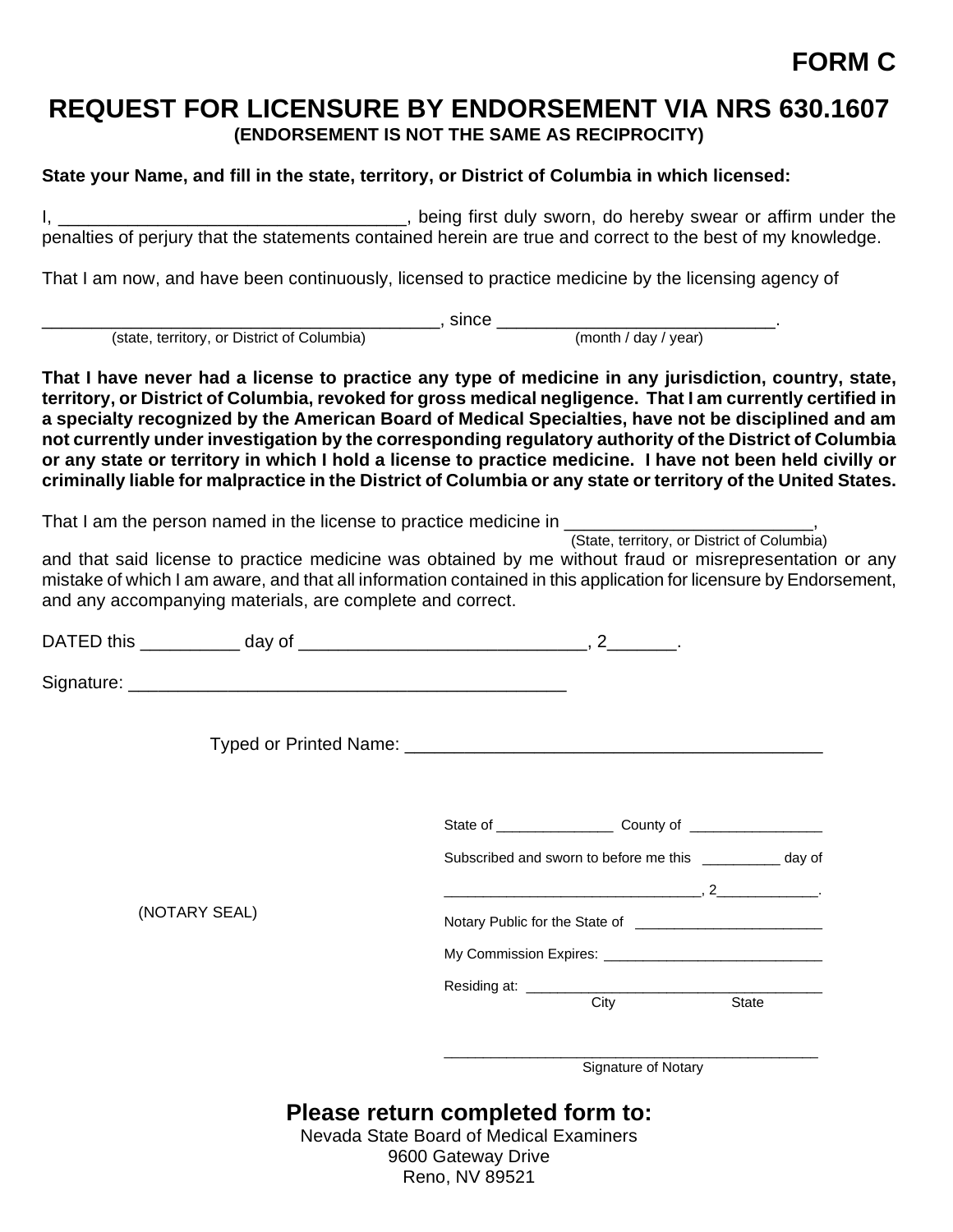**Applicant:** *Each medical school where instruction was received must complete this form. If more than one medical school was attended, photocopies of this blank form may be made and used. The Board also requires medical school transcripts to be sent directly from the medical school to the Nevada State Board of Medical Examiners.* 

**FORM 1**

### **NEVADA STATE BOARD OF MEDICAL EXAMINERS VERIFICATION OF MEDICAL EDUCATION**

| This certifies that               |                                                                                                                                                                                 |                                               |                                                |                                                                                                                 |
|-----------------------------------|---------------------------------------------------------------------------------------------------------------------------------------------------------------------------------|-----------------------------------------------|------------------------------------------------|-----------------------------------------------------------------------------------------------------------------|
|                                   |                                                                                                                                                                                 | (name of applicant)                           |                                                |                                                                                                                 |
| was enrolled in                   |                                                                                                                                                                                 |                                               |                                                |                                                                                                                 |
|                                   | (name of Medical School)                                                                                                                                                        |                                               |                                                | (Location - City / State / Country)                                                                             |
|                                   |                                                                                                                                                                                 |                                               |                                                |                                                                                                                 |
|                                   | The following information is to be completed by the medical school only.                                                                                                        |                                               |                                                |                                                                                                                 |
|                                   | The undersigned further certifies that the records of this institution show that the applicant attended this institution                                                        |                                               |                                                |                                                                                                                 |
| from                              | (month / year)                                                                                                                                                                  | to                                            | (month / year)                                 |                                                                                                                 |
|                                   |                                                                                                                                                                                 |                                               |                                                |                                                                                                                 |
| Please check one:                 |                                                                                                                                                                                 | The applicant was granted a medical degree by |                                                |                                                                                                                 |
|                                   | The applicant withdrew from                                                                                                                                                     |                                               |                                                |                                                                                                                 |
| the above named Medical School on |                                                                                                                                                                                 |                                               |                                                |                                                                                                                 |
|                                   |                                                                                                                                                                                 |                                               | (month / day / year)                           |                                                                                                                 |
|                                   | ADVANCED (TRANSFER) CREDITS - Credits Granted Upon Admission from another Medical Institution<br>(name of Medical or Professional School)                                       | (total credits)                               |                                                | (dates attended - month/ year to month/ year)                                                                   |
|                                   |                                                                                                                                                                                 |                                               | Signed and the institutional seal affixed this |                                                                                                                 |
|                                   |                                                                                                                                                                                 |                                               |                                                | day of the set of the set of the set of the set of the set of the set of the set of the set of the set of the s |
|                                   |                                                                                                                                                                                 | By:                                           |                                                |                                                                                                                 |
|                                   | Affix Seal Here                                                                                                                                                                 |                                               |                                                | (typed name and title of President, Registrar or Dean)                                                          |
|                                   |                                                                                                                                                                                 |                                               |                                                | (signature of President, Registrar or Dean) **                                                                  |
|                                   |                                                                                                                                                                                 | Telephone:                                    |                                                | <u> 1989 - Johann Stein, mars ann an Catharin ann an t-</u>                                                     |
|                                   |                                                                                                                                                                                 | Fax:<br>Email:                                |                                                |                                                                                                                 |
|                                   | ** Signatures by personnel other than the President, Registrar or Dean must attach documentation<br>granting authorization to sign in lieu of the President, Registrar or Dean. |                                               |                                                |                                                                                                                 |
|                                   | Completed form is to be mailed by the verifying institution directly to:                                                                                                        |                                               |                                                |                                                                                                                 |
|                                   |                                                                                                                                                                                 |                                               |                                                |                                                                                                                 |

**Nevada State Board of Medical Examiners 9600 Gateway Drive Reno, NV 89521**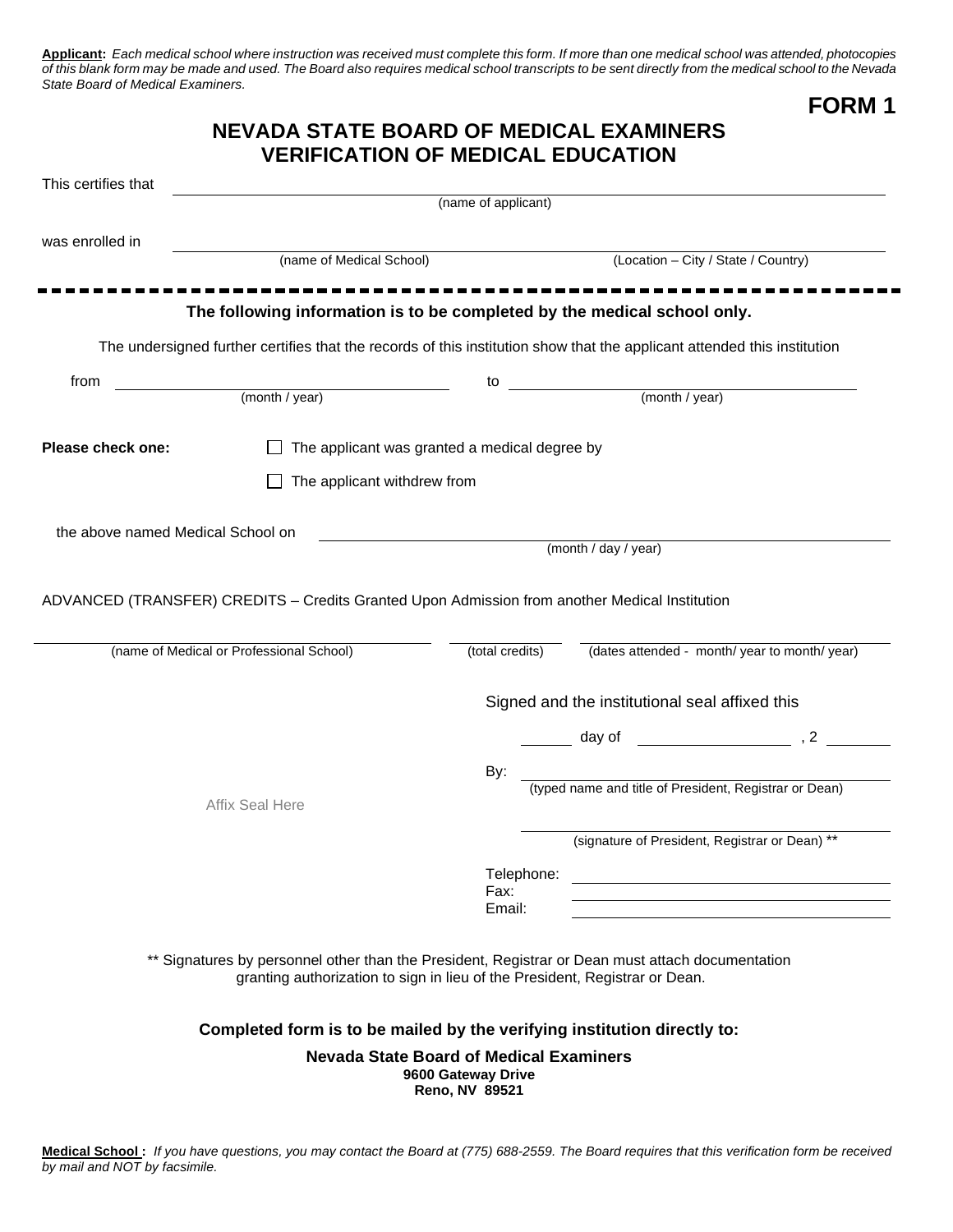**Applicant:** *Each institution where internship, residency and/or fellowship training was received must complete this form; If more than one institution was attended, photocopies of this blank form may be made and used.*

**FORM 2**

### **NEVADA STATE BOARD OF MEDICAL EXAMINERS VERIFICATION OF POSTGRADUATE TRAINING**

| Address:                                                    |                                                                                                                                                                                                                                                                                                                                                                               |                                                                      |         |                  |                      |
|-------------------------------------------------------------|-------------------------------------------------------------------------------------------------------------------------------------------------------------------------------------------------------------------------------------------------------------------------------------------------------------------------------------------------------------------------------|----------------------------------------------------------------------|---------|------------------|----------------------|
|                                                             |                                                                                                                                                                                                                                                                                                                                                                               |                                                                      |         |                  |                      |
|                                                             | DOB: SS#: SS#: Nedical School: Nedical School:                                                                                                                                                                                                                                                                                                                                |                                                                      |         |                  |                      |
|                                                             |                                                                                                                                                                                                                                                                                                                                                                               |                                                                      |         |                  |                      |
|                                                             | The following information is to be completed by postgraduate training program only.                                                                                                                                                                                                                                                                                           |                                                                      |         |                  |                      |
| <b>IMPORTANT - Program Participation:</b><br>$\bullet$      | Report incomplete postgraduate years (PGY) separately from those that were successfully completed.<br>If the postgraduate year is currently "In Progress", report the expected completion in the "To" field.<br>Report Internships, Residencies and Fellowships separately.                                                                                                   |                                                                      |         |                  |                      |
| PG/Year:                                                    | <b>DEPARTMENT / SPECIALTY:</b> The contract of the contract of the contract of the contract of the contract of the contract of the contract of the contract of the contract of the contract of the contract of the contract of the                                                                                                                                            |                                                                      |         |                  |                      |
| (e.g., 1, 2, 3, etc.)<br>Internship                         | From: $\qquad \qquad / \qquad \qquad /$                                                                                                                                                                                                                                                                                                                                       |                                                                      |         | <b>To:</b> / / / |                      |
| Г<br><b>Residency</b><br>Fellowship<br>П<br><b>Research</b> | <b>Successfully Completed?</b>                                                                                                                                                                                                                                                                                                                                                | II Yes                                                               | No.     |                  | In Progress          |
| PG/Year:                                                    | DEPARTMENT / SPECIALTY: The contract of the contract of the contract of the contract of the contract of the contract of the contract of the contract of the contract of the contract of the contract of the contract of the co                                                                                                                                                |                                                                      |         |                  |                      |
| (e.g., 1, 2, 3, etc.)<br>Internship                         | From: $\qquad \qquad / \qquad \qquad /$                                                                                                                                                                                                                                                                                                                                       |                                                                      |         |                  |                      |
| <b>Residency</b>                                            |                                                                                                                                                                                                                                                                                                                                                                               |                                                                      |         |                  |                      |
| Fellowship<br><b>Research</b>                               | Successfully Completed? □ Yes                                                                                                                                                                                                                                                                                                                                                 |                                                                      | No.     | П                | In Progress          |
| PG/Year:                                                    | DEPARTMENT / SPECIALTY: The Contract of the Contract of the Contract of the Contract of the Contract of the Co                                                                                                                                                                                                                                                                |                                                                      |         |                  |                      |
| (e.g., 1, 2, 3, etc.)<br>Internship                         | From: / / /                                                                                                                                                                                                                                                                                                                                                                   |                                                                      |         |                  |                      |
| <b>Residency</b><br><b>Fellowship</b>                       | Successfully Completed? □ Yes                                                                                                                                                                                                                                                                                                                                                 |                                                                      | No.     |                  | In Progress          |
| <b>Research</b>                                             |                                                                                                                                                                                                                                                                                                                                                                               |                                                                      |         |                  |                      |
|                                                             | Unusual Circumstances: Indicate the correct response to the questions below.                                                                                                                                                                                                                                                                                                  | "Yes" responses require written explanation.                         |         |                  |                      |
| 1.                                                          | Is this training approved by the Accreditation Council for Graduate Medical Education (ACGME) or<br>Coordinating Council of Medical Education (CCME) of the Canadian Medical Association?                                                                                                                                                                                     |                                                                      |         |                  | $\Box$ Yes $\Box$ No |
| 2.                                                          | Did this individual ever take a leave of absence or break from their training? If yes, please explain.                                                                                                                                                                                                                                                                        |                                                                      |         |                  | $\Box$ Yes $\Box$ No |
|                                                             | 3. Was this individual disciplined and/or placed under investigation or on probation?                                                                                                                                                                                                                                                                                         |                                                                      |         |                  | $\Box$ Yes $\Box$ No |
| of paper.                                                   | Please explain below any "Yes" response(s) to questions #2 & #3. If necessary, you may continue your explanation on a separate sheet                                                                                                                                                                                                                                          |                                                                      |         |                  |                      |
| Name:                                                       | I CERTIFY THAT to the best of my knowledge and belief, the foregoing is a true, accurate,<br>and complete statement of the record of the individual named on this form.<br>This section MUST be signed by the Program Director (M.D. or D.O. only)<br>Signature by personnel other than an M.D. or D.O. must attach an authorization letter.<br>$\overline{\phantom{a}}$ M.D. | $\Box$ D.O.                                                          | Title:  |                  |                      |
| Signature:                                                  |                                                                                                                                                                                                                                                                                                                                                                               |                                                                      |         |                  |                      |
| Telephone:                                                  | <u> 1989 - Johann Stoff, deutscher Stoffen und der Stoffen und der Stoffen und der Stoffen und der Stoffen und der</u>                                                                                                                                                                                                                                                        |                                                                      | E-mail: |                  |                      |
|                                                             | Completed form is to be mailed by the verifying institution directly to:                                                                                                                                                                                                                                                                                                      | <b>Nevada State Board of Medical Examiners</b><br>9600 Gateway Drive |         |                  |                      |

**Reno, NV 89521**

**Training Program:** *If you have questions, you may contact the Board at (775) 688-2559. The Board requires that this verification form be received by mail and NOT by facsimile.*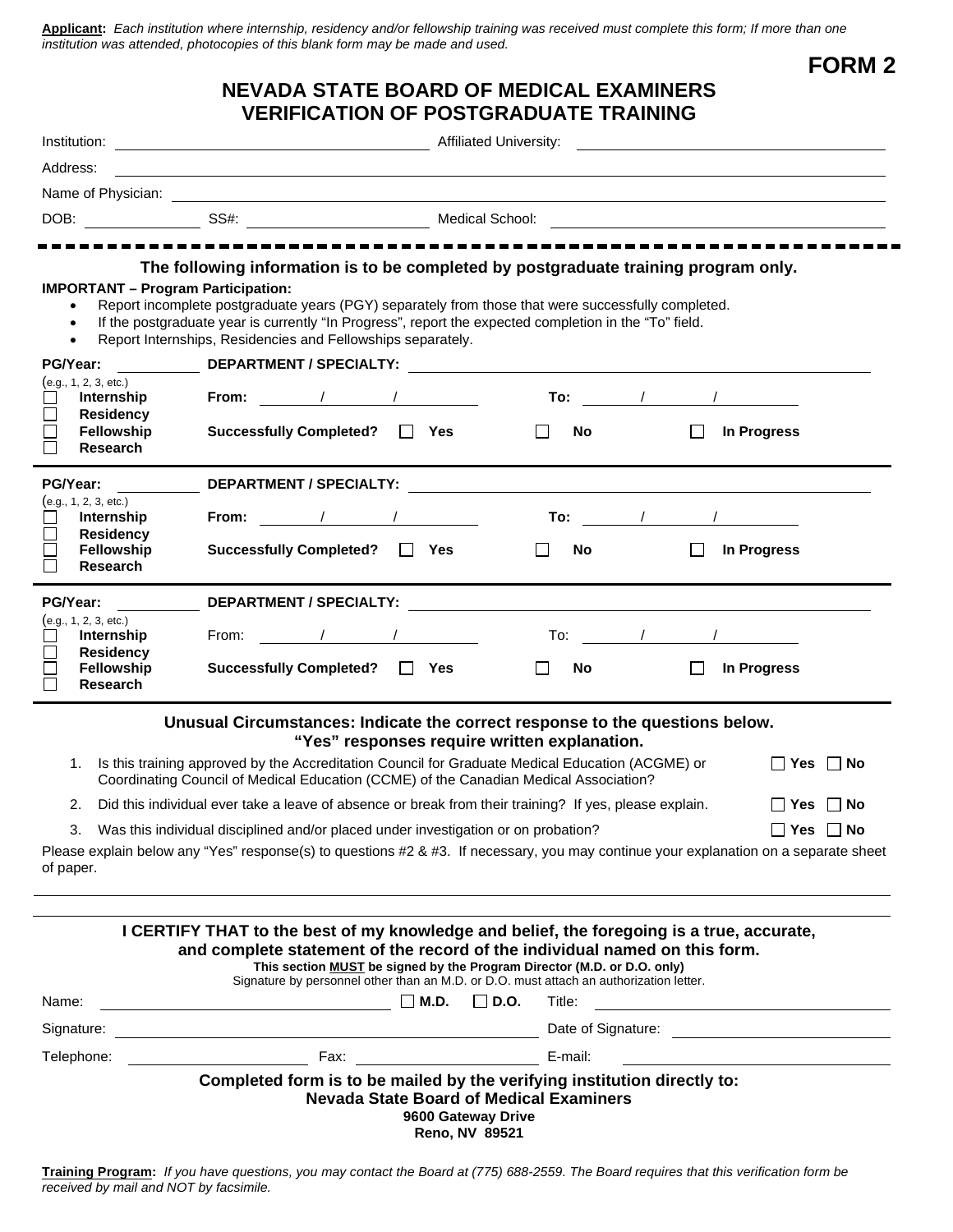**Applicant:** *You may want to contact the state(s) where you were licensed since some states charge a fee for license verifications and some do not. The Nevada State Board of Medical Examiners also accepts VeriDoc and other secured sources of electronic verification. This is a courtesy form that provides the Board's address, however verification of your state license does not have to be met by use of this form.*

**FORM 3**

#### **NEVADA STATE BOARD OF MEDICAL EXAMINERS VERIFICATION OF STATE LICENSURE**

## **PART 1 – TO BE COMPLETED BY APPLICANT** PRINTED NAME OF APPLICANT: \_\_\_\_\_\_\_\_\_\_\_\_\_\_\_\_\_\_\_\_\_\_\_\_\_\_\_\_\_\_\_\_\_\_\_\_\_\_\_\_\_\_\_\_\_\_\_\_\_\_\_\_\_\_\_\_\_\_\_\_\_\_\_\_\_\_\_\_\_\_ Address: \_\_\_\_\_\_\_\_\_\_\_\_\_\_\_\_\_\_\_\_\_\_\_\_\_\_\_\_\_\_\_\_\_\_\_\_\_\_\_\_\_\_\_\_\_\_\_\_\_\_\_\_\_\_\_\_\_\_\_\_\_\_\_\_\_\_\_\_\_\_ \_\_\_\_\_\_\_\_\_\_\_\_\_\_\_\_\_\_\_\_\_\_\_\_\_\_\_\_\_\_\_\_\_\_\_\_\_\_\_\_\_\_\_\_\_\_\_\_\_\_\_\_\_\_\_\_\_\_\_\_\_\_\_\_\_\_\_\_\_\_ Date of Birth: \_\_\_\_\_\_\_\_\_\_\_\_\_\_\_\_\_\_\_\_\_\_\_\_\_\_\_\_\_\_\_\_\_\_\_\_\_\_\_\_\_\_\_\_\_\_\_\_\_\_\_\_\_\_\_\_\_\_\_\_\_\_\_\_\_\_\_\_\_\_ I am in the process of applying for medical licensure in the state of Nevada. I hereby authorize release of the following information directly to the Nevada State Board of Medical Examiners at the address below. **- - - - - - - - - - - - - - - - - - - - - - - - - - - - - - - - - - - - - - - - - - - - - - - - - - - - - - - - - - - - - PART 2 – TO BE COMPLETED BY LICENSING AGENCY**  Name of Licensee: \_\_\_\_\_\_\_\_\_\_\_\_\_\_\_\_\_\_\_\_\_\_\_\_\_\_\_\_\_\_\_\_\_\_\_\_\_\_\_\_\_\_\_\_\_\_\_\_\_\_\_\_\_\_\_\_\_\_\_\_\_\_\_\_\_\_\_\_\_\_\_\_\_\_\_\_\_\_\_\_\_\_\_ Last Issuing State Board: \_\_\_\_\_\_\_\_\_\_\_\_\_\_\_\_\_\_\_\_\_\_\_\_\_\_\_\_\_\_\_ License Number: Issue Date: \_\_\_\_\_\_\_\_\_\_\_\_\_\_\_\_\_\_\_\_\_\_\_\_\_\_\_\_\_\_\_ Expiration Date: \_\_\_\_\_\_\_\_\_\_\_\_\_\_\_\_\_\_\_\_\_\_\_\_\_\_\_\_\_\_\_\_ License was issued on the basis of Examination: NB / FLEX / USMLE / LMCC / State Licensing examination I CERTIFY THAT the above license is: **Note:** Please attach any pertinent disciplinary documentation, if applicable. **I CERTIFY THAT to the best of my knowledge and belief the foregoing is a true, accurate, and complete statement of the record of the individual named on this form.** Signature of applicant: \_\_\_\_\_\_\_\_\_\_\_\_\_\_\_\_\_\_\_ Current, in good standing \_\_\_\_\_\_\_\_\_\_\_\_\_\_\_\_\_\_\_ Not current, due to non-payment of fees **EXEC** Subject to pending disciplinary charges **EXECUTE:** Subject to restriction of licensure or practice \_\_\_\_\_\_\_\_\_\_\_\_\_\_\_\_\_\_\_ Other (please attach explanation)

AFFIX BOARD SEAL HERE

| Signature of certifying individual: |  |
|-------------------------------------|--|
| Print name:                         |  |
| Title:                              |  |
| Date:                               |  |
| Email:                              |  |

**Completed form or state license verification is to be mailed by the verifying institution directly to: Nevada State Board of Medical Examiners 9600 Gateway Drive Reno, NV 89521**

**State Licensing Board:** *If you have questions, you may contact the Nevada Board at (775) 688-2559.*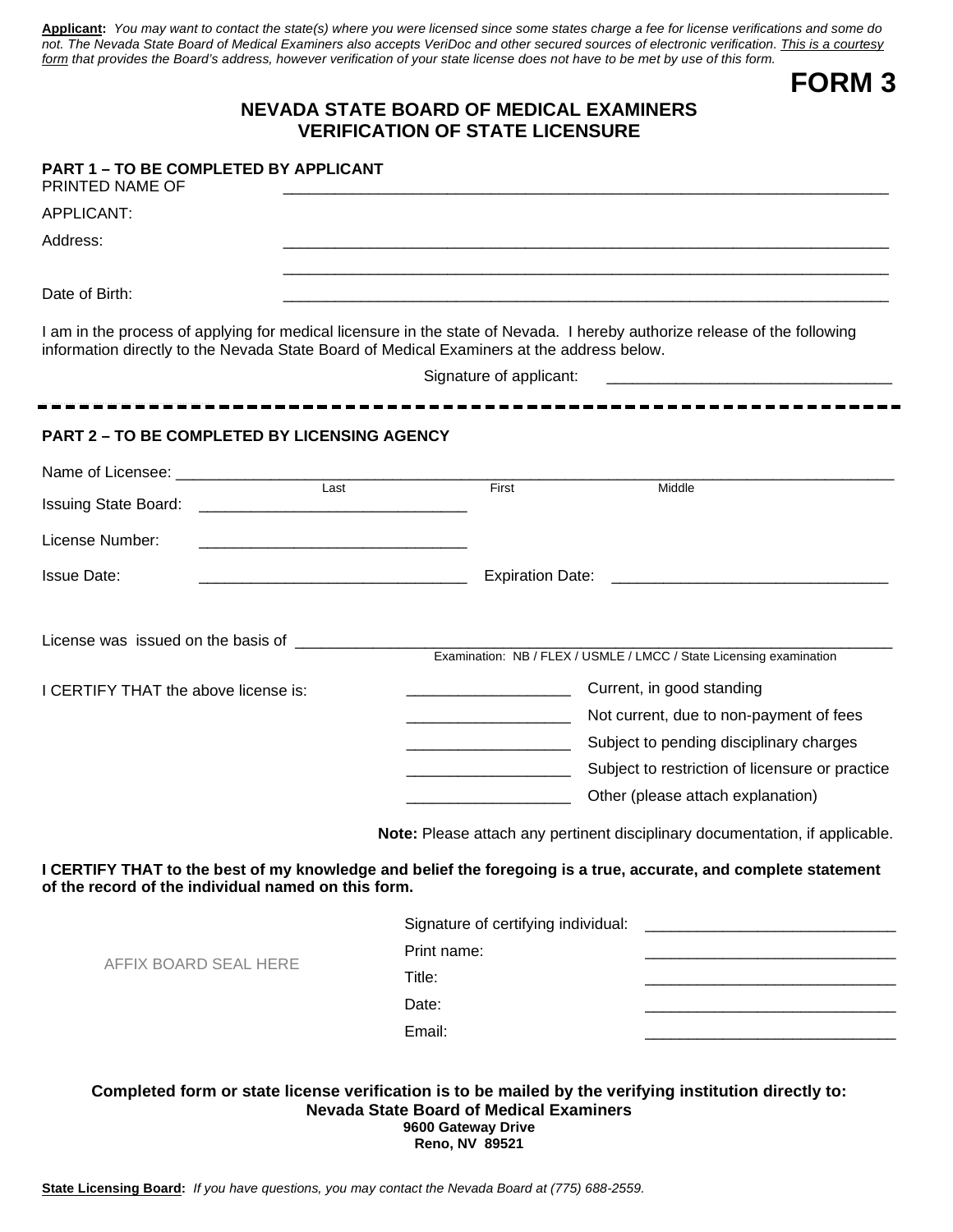Applicant: *If you answered affirmatively to questions #12 and #12a on the Application for Licensure, complete both the top portion and release area of this form; have this form notarized, and submit this form to all malpractice carriers verifying coverage within the past 10 years. Copies of this form may be used if you have more than one malpractice carrier.* **Disclaimer: Per Nevada Revised Statute 630.173(2), the Board has the right to consider information for any malpractice history or derogatory hospital privilege history that is more than 10 years old.**

# **FORM 4**

# **MALPRACTICE CLAIM VERIFICATION REQUEST**

| <b>Insurance Carrier Information:</b><br>Name of Insured Physician: |                                                                           |                                          |                                                                                                                                                                                          |
|---------------------------------------------------------------------|---------------------------------------------------------------------------|------------------------------------------|------------------------------------------------------------------------------------------------------------------------------------------------------------------------------------------|
| Name of Insurance Company:<br>Address:                              |                                                                           |                                          |                                                                                                                                                                                          |
|                                                                     |                                                                           |                                          |                                                                                                                                                                                          |
| Phone:                                                              |                                                                           | Fax:                                     |                                                                                                                                                                                          |
|                                                                     |                                                                           | To be completed by verifying agency only |                                                                                                                                                                                          |
| Policy Number:                                                      |                                                                           |                                          |                                                                                                                                                                                          |
| Policy Period From:                                                 |                                                                           | To:                                      |                                                                                                                                                                                          |
|                                                                     | **Please provide a loss history report with this verification.            |                                          |                                                                                                                                                                                          |
| <b>Claims Experience:</b>                                           | Has this Physician had a settlement paid on his/her behalf?               |                                          | No<br>Yes                                                                                                                                                                                |
|                                                                     | If "yes", please provide the following information:                       |                                          |                                                                                                                                                                                          |
| Occurrence Date                                                     | <b>Status</b>                                                             | Date Closed                              | <b>Indemnity Amount</b>                                                                                                                                                                  |
| Description of Claim:                                               |                                                                           |                                          |                                                                                                                                                                                          |
| <b>Insurance Carrier Agent:</b>                                     |                                                                           | <b>RELEASE</b>                           |                                                                                                                                                                                          |
| <b>Print Name and Title</b>                                         |                                                                           | Nevada.                                  | I hereby authorize the above named institution to release any<br>information, files, or records required by the Nevada State<br>Board of Medical Examiners for licensure in the State of |
| Signature of Agent                                                  |                                                                           |                                          | Medical Doctor (applicant) signature and date                                                                                                                                            |
| Telephone                                                           |                                                                           |                                          | Subscribed and sworn to before me this ________ day of                                                                                                                                   |
| Email address                                                       |                                                                           |                                          |                                                                                                                                                                                          |
|                                                                     |                                                                           |                                          |                                                                                                                                                                                          |
| 9600 Gateway Drive                                                  | Please mail completed form to:<br>Nevada State Board of Medical Examiners |                                          | City<br><b>State</b>                                                                                                                                                                     |
| Reno, NV 89521                                                      |                                                                           |                                          | Signature and Seal of Notary Public                                                                                                                                                      |

**Malpractice Insurance Carrier:** *If you have questions, you may contact the Nevada Board at (775) 688-2559.*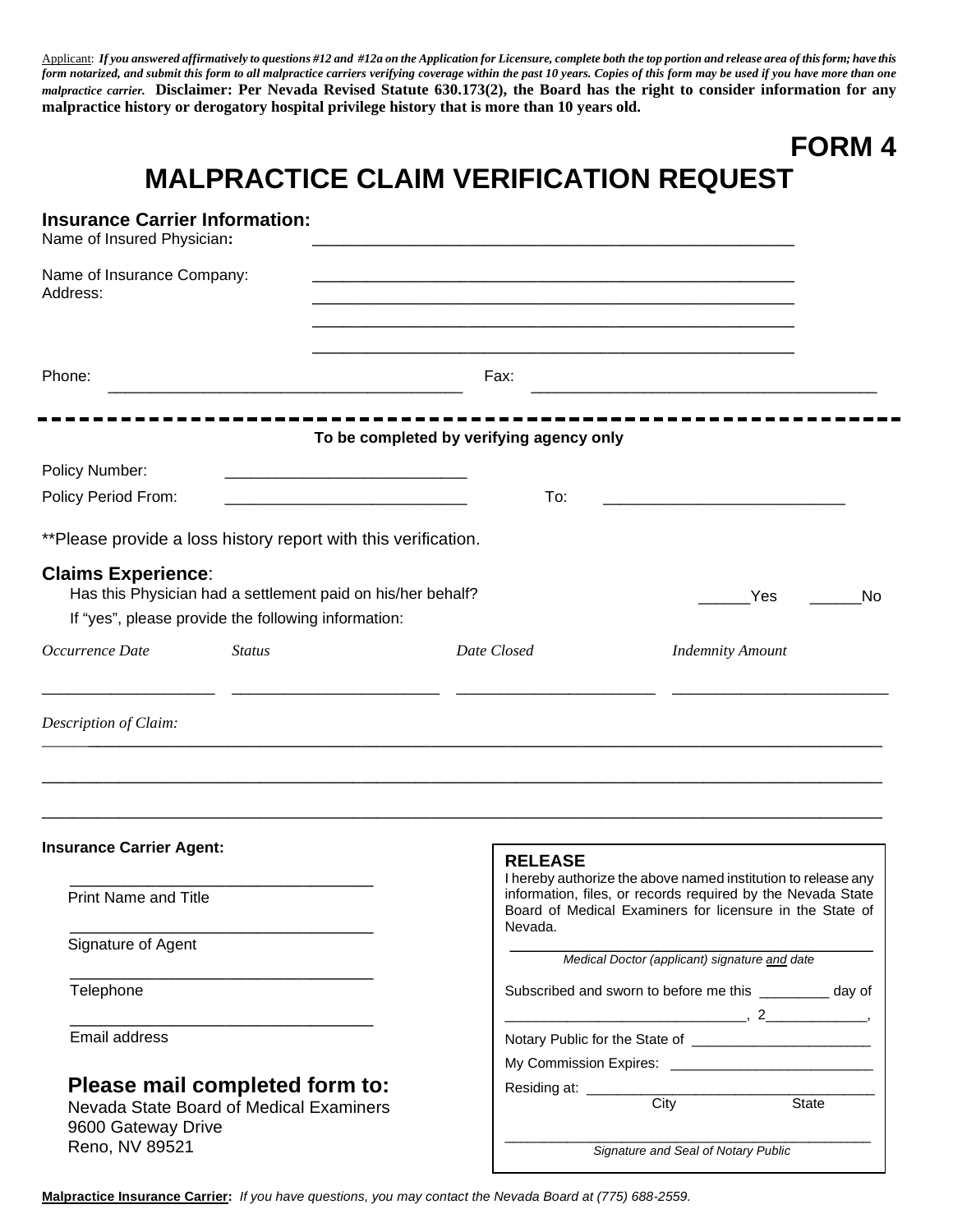**Applicant:** *If you answered affirmatively to questions #31 (with regard to hospital investigations) and/or #33 on the Application for Licensure, submit this form to all hospitals where you have had privileges within the past 10 years. If more than one hospital or surgery center, photocopies of the blank form may be made and used.* **FORM 5**

|                                                                                                                                                                                                                                                                                                                                 | <b>FORM 5</b>                                                                                                                                                                                                                                                                                                                                       |
|---------------------------------------------------------------------------------------------------------------------------------------------------------------------------------------------------------------------------------------------------------------------------------------------------------------------------------|-----------------------------------------------------------------------------------------------------------------------------------------------------------------------------------------------------------------------------------------------------------------------------------------------------------------------------------------------------|
| <b>NEVADA STATE BOARD OF MEDICAL EXAMINERS</b><br><b>VERIFICATION OF HOSPITAL OR SURGERY CENTER PRIVILEGES</b>                                                                                                                                                                                                                  |                                                                                                                                                                                                                                                                                                                                                     |
| Attn: Medical Staff Office                                                                                                                                                                                                                                                                                                      | Physician's Name:                                                                                                                                                                                                                                                                                                                                   |
| Hospital:<br>Address:                                                                                                                                                                                                                                                                                                           | Physician's DOB:                                                                                                                                                                                                                                                                                                                                    |
|                                                                                                                                                                                                                                                                                                                                 | Specialty:                                                                                                                                                                                                                                                                                                                                          |
|                                                                                                                                                                                                                                                                                                                                 | Affiliation dates:                                                                                                                                                                                                                                                                                                                                  |
| <b>Hospital Chief-of-Staff or Administrator:</b>                                                                                                                                                                                                                                                                                |                                                                                                                                                                                                                                                                                                                                                     |
| The above named physician submitted an application to obtain a medical license in Nevada. The applicant has indicated<br>that he/she holds or has held staff privileges at your hospital. In order that the processing of the application may be<br>completed, we ask that you provide us with the information requested below. |                                                                                                                                                                                                                                                                                                                                                     |
| 1. What privileges are/were extended to the applicant?                                                                                                                                                                                                                                                                          |                                                                                                                                                                                                                                                                                                                                                     |
|                                                                                                                                                                                                                                                                                                                                 |                                                                                                                                                                                                                                                                                                                                                     |
|                                                                                                                                                                                                                                                                                                                                 |                                                                                                                                                                                                                                                                                                                                                     |
| 3. Have staff privileges ever been limited, restricted, suspended or revoked? No ______ Yes ______                                                                                                                                                                                                                              |                                                                                                                                                                                                                                                                                                                                                     |
|                                                                                                                                                                                                                                                                                                                                 |                                                                                                                                                                                                                                                                                                                                                     |
| 5. Do your records indicate applicant having privileges at any other hospitals in your area? No ______ Yes ______<br>If Yes, please list hospitals and/or attach a list.                                                                                                                                                        |                                                                                                                                                                                                                                                                                                                                                     |
|                                                                                                                                                                                                                                                                                                                                 |                                                                                                                                                                                                                                                                                                                                                     |
| Signature of Hospital Chief-of-Staff or Administrator                                                                                                                                                                                                                                                                           | <b>RELEASE</b><br>I hereby authorize the above named institution to release any                                                                                                                                                                                                                                                                     |
|                                                                                                                                                                                                                                                                                                                                 | information, files, or records required by the Nevada State<br>Board of Medical Examiners for licensure in the state of Nevada.                                                                                                                                                                                                                     |
| Printed Name, Title, and Date                                                                                                                                                                                                                                                                                                   |                                                                                                                                                                                                                                                                                                                                                     |
| Phone #:                                                                                                                                                                                                                                                                                                                        | Medical Doctor (applicant) signature and date                                                                                                                                                                                                                                                                                                       |
| Fax #:                                                                                                                                                                                                                                                                                                                          |                                                                                                                                                                                                                                                                                                                                                     |
| Email:                                                                                                                                                                                                                                                                                                                          | Subscribed and sworn to before me this _____________ day of                                                                                                                                                                                                                                                                                         |
|                                                                                                                                                                                                                                                                                                                                 | $\overline{a}$ , $\overline{a}$ , $\overline{a}$ , $\overline{a}$ , $\overline{a}$ , $\overline{a}$ , $\overline{a}$ , $\overline{a}$ , $\overline{a}$ , $\overline{a}$ , $\overline{a}$ , $\overline{a}$ , $\overline{a}$ , $\overline{a}$ , $\overline{a}$ , $\overline{a}$ , $\overline{a}$ , $\overline{a}$ , $\overline{a}$ , $\overline{a}$ , |
|                                                                                                                                                                                                                                                                                                                                 |                                                                                                                                                                                                                                                                                                                                                     |
|                                                                                                                                                                                                                                                                                                                                 |                                                                                                                                                                                                                                                                                                                                                     |
| Please return completed form to:                                                                                                                                                                                                                                                                                                | Residing at: ________<br>City<br>State                                                                                                                                                                                                                                                                                                              |
| Nevada State Board of Medical Examiners                                                                                                                                                                                                                                                                                         | Signature of Notary                                                                                                                                                                                                                                                                                                                                 |
| 9600 Gateway Drive<br>Reno, NV 89521                                                                                                                                                                                                                                                                                            |                                                                                                                                                                                                                                                                                                                                                     |

**Hospital Administrator:** *If you have questions, you may contact the Nevada Board at (775) 688-2559.*